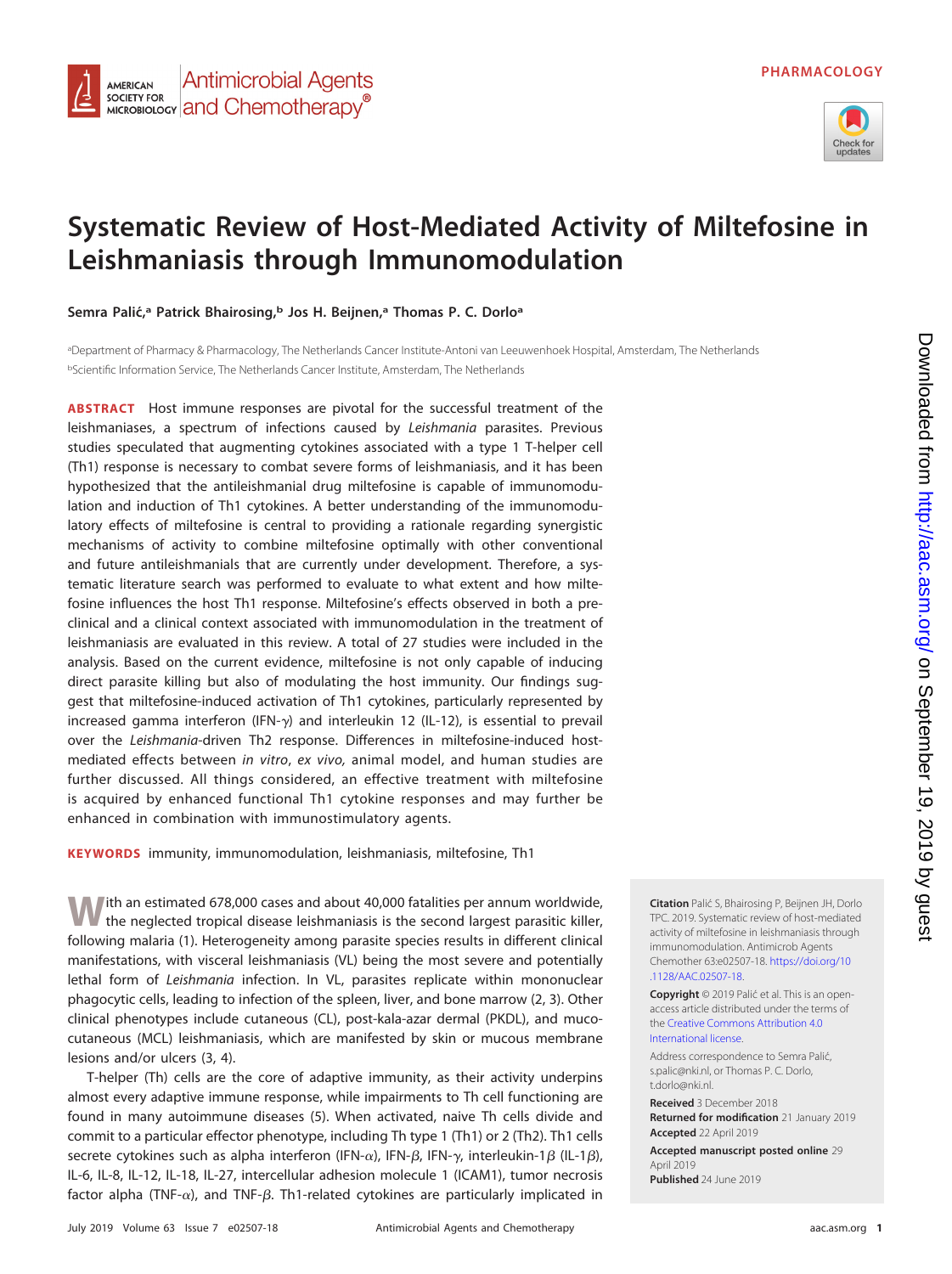clearing intracellular pathogens, such as Leishmania parasites, that invade and replicate within reticuloendothelial cells [\(6,](#page-12-5) [7\)](#page-12-6). Th2 cells primarily secrete IL-4, -5, -10, and -13, cytokines that activate pathways which are implicated in clearing extracellular pathogens and the development of allergies. The crucial role of Th1 activation in the treatment of VL has been demonstrated previously by the role of IFN- $\gamma$  in infection clearance; e.g., IFN- $\gamma$  knockout mice failed to respond to an anti-IL-4 monoclonal antibody treatment, resulting in progressive infection [\(8\)](#page-12-7). Additionally, in mice with genetically compromised Th1 cytokine production, a dominant Th2 response led to exacerbated VL infection, implying that an active Th1 response is crucial in balancing the infection-promoting Th2 response and ultimately in controlling the parasite burden [\(9\)](#page-12-8).

Although the Th1 versus Th2 dichotomy is typically less clear in human infection, the importance of the Th1/Th2 balance in obtaining control over the Leishmania infection has also been observed in clinical studies. Patients suffering from progressive VL showed a consistent lack of Th1 cytokine production [\(10\)](#page-12-9), whereas expression of Th2 markers was detected in PKDL lesional tissues [\(10,](#page-12-9) [11\)](#page-12-10). In VL and diffuse CL, an increase in Th2 activity is generally associated with infection progression, and Th1 activity has been associated with infection clearance and establishing clinical cure [\(7\)](#page-12-6). IFN- $\gamma$  has been shown effective as an adjunct therapy in VL and diffuse CL [\(12](#page-12-11)[–](#page-12-12)[15\)](#page-12-13). However, in localized CL lesions, the balance between Th1 and Th2 cytokines appears more complex, since even the healing lesions were shown to contain persisting levels of circulating Th2 cytokines [\(16\)](#page-12-14).

Due to the decreasing and disappointing efficacy of various antileishmanial drugs as monotherapy, including miltefosine, implementation of combination therapies is warranted. This is especially needed in East Africa, where antileishmanial drugs show lower efficacy rates systemically [\(17\)](#page-12-15). To use new and existing therapies in the most optimal synergistic way, more knowledge on the direct and indirect mechanisms of action of antileishmanial compounds is required, e.g., through stimulation of the host immune system [\(18,](#page-13-0) [19\)](#page-13-1). Miltefosine is an alkylphosphocholine agent [\(20\)](#page-13-2), which is currently the only oral drug available on the market for the treatment of leishmaniasis and is widely used in the treatment of both CL and VL [\(21\)](#page-13-3). Various direct and indirect antileishmanial mechanisms of action have been suggested for miltefosine, including disruption of (membrane) lipid metabolism, apoptosis-like cell death, induction of mitochondrial dysfunction, and also immunomodulatory effects involving Th1 cell response [\(20\)](#page-13-2). Following the observation of the effects on Th cells in leishmaniasis, miltefosine has also been investigated in the treatment of other immune-mediated diseases, such as cancer, inflammatory bowel disease, and atopic dermatitis, showing promising preclinical results [\(22\)](#page-13-4). Given the observed relationship between Th1/Th2 balance and control over the Leishmania infection, the potentiation of Th cell activation through the use of immunomodulators in addition to conventional chemotherapy has been hypothesized as a future therapeutic option for leishmaniasis [\(23,](#page-13-5) [24\)](#page-13-6). Preclinical studies have, e.g., suggested that adding Th1-directed immunotherapy to chemotherapy could decrease Leishmania-associated suppression of the immune system and result in a more rapid parasite clearance [\(25](#page-13-7)[–](#page-13-8)[27\)](#page-13-9). There is limited knowledge, however, about the translational and predictive value of immune effects from in vitro and various animal models for humans, which is complicated by intrinsic immunopathological differences between available murine and hamster models [\(28\)](#page-13-10).

A better understanding of the immunomodulatory effects of miltefosine is central in providing a rationale regarding synergistic mechanisms of activity to combine miltefosine optimally with other conventional and future antileishmanials that are currently under development and immunotherapeutic interventions. Also, in principle, this may aid the understanding of the translational value of the immunomodulatory effects observed in preclinical models for other antileishmanial drugs. Therefore, our objective was to systematically review how miltefosine affects markers of the host Th1 response associated with its immunomodulatory effect in the treatment of leishmaniasis in vitro,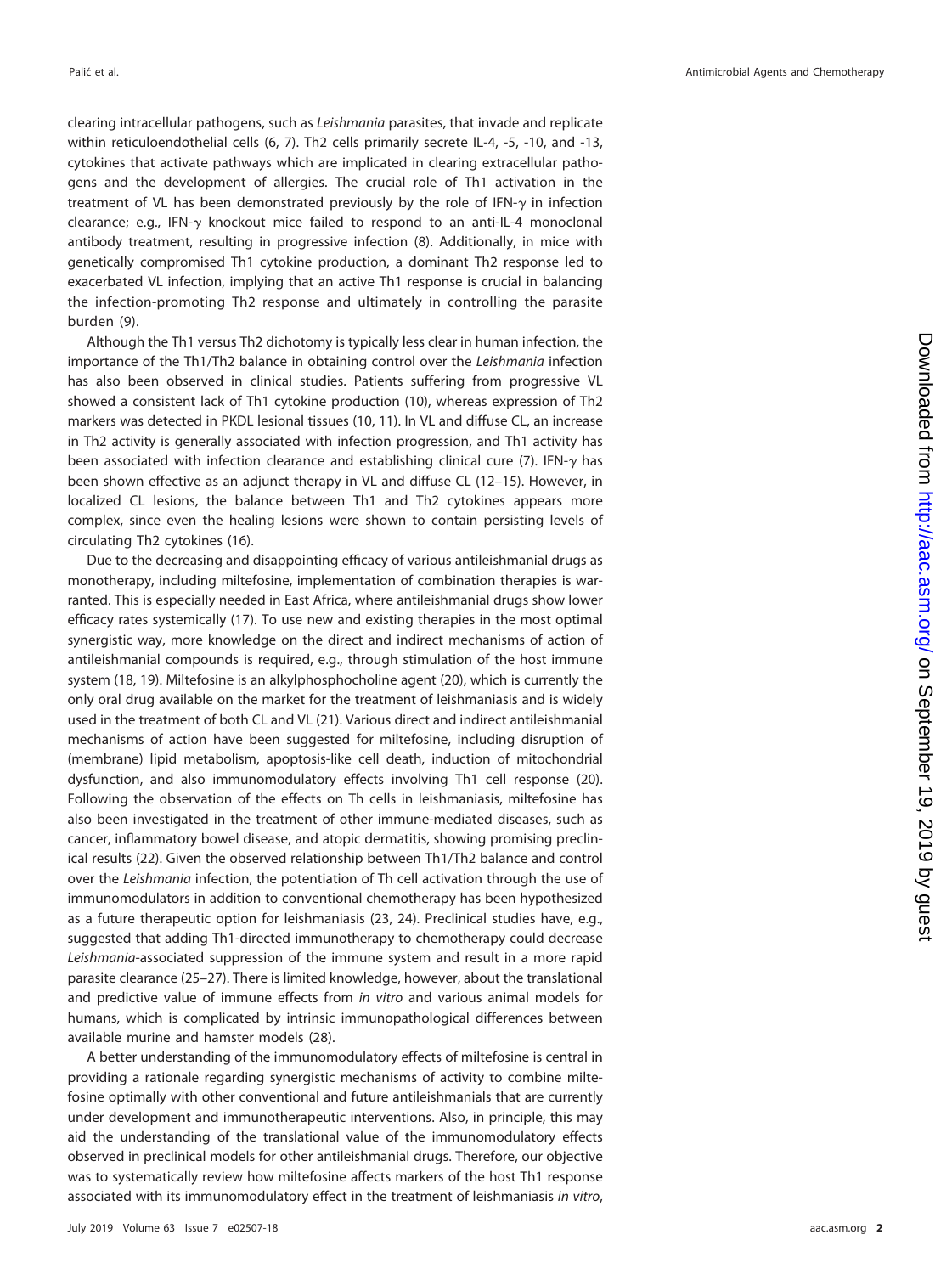

<span id="page-2-0"></span>**FIG 1** Flow chart of the studies identified, screened, and included in this review.

in animal models, and in human and to what extent the host-mediated effects in these different models are in congruence.

# **RESULTS**

A complete search on 29 September 2017 yielded 56 hits in PubMed (MEDLINE), 94 hits in Embase (OVID), and 132 hits in Scopus. This search was repeated on 15 January 2018, resulting in 9 new hits, and again on 21 November 2018, resulting in 8 more new hits. After removal of the duplicates, 184 unique articles were identified in total.

Our search identified in total 6 in vitro, 3 ex vivo, 13 animal, and 5 human studies which investigated Th1 cytokine activity after miltefosine treatment of leishmaniasis [\(Fig. 1\)](#page-2-0). In total, 4 in vitro studies were available for VL (Leishmania donovani) and 1 for CL (Leishmania braziliensis and Leishmania major), as well as 2 ex vivo studies for VL (L. donovani) and 1 for CL (L. braziliensis). In animal studies, 12 identified studies investigated miltefosine effects in VL and 1 in CL, while in human studies, 3 studies were identified for VL and 2 for PKDL. Finally, a total of 27 studies were included in this systematic review: 23 meeting the inclusion and eligibility criteria from the primary search results and 4 studies identified through secondary sources. Results from all these studies in the various leishmaniasis disease models are discussed below.

**Studies** *in vitro* **and** *ex vivo***.** In vitro studies [\(Table 1\)](#page-3-0) were the first to propose and demonstrate that miltefosine induces a Th1 response via various immunological pathways. Applying miltefosine to Leishmania-infected splenocytes resulted in an induction of a Th1 response shown primarily by increased IFN- $\gamma$  [\(19,](#page-13-1) [29](#page-13-11)[–](#page-13-12)[31\)](#page-13-13). IFN- $\gamma$  enables class switching from immunoglobulin G1 (IgG1) to IgG2. Analysis of IgG isotypes elucidated that IgG1 and IgG3 are significantly higher in patients with active VL, as well as in active lesions in CL, than control reference values in areas of endemicity [\(32,](#page-13-14) [33\)](#page-13-15). IgG1 was proposed as a marker of relapse in Indian VL [\(32\)](#page-13-14). Still, whether certain subclasses of IgG antibodies, such as IgG2, may have a protective role in VL and PKDL has not been clearly established. On the other hand, the levels of present antibody subtypes may illustrate the level of activation of cellular Th response [\(16\)](#page-12-14). For instance, prior vacci-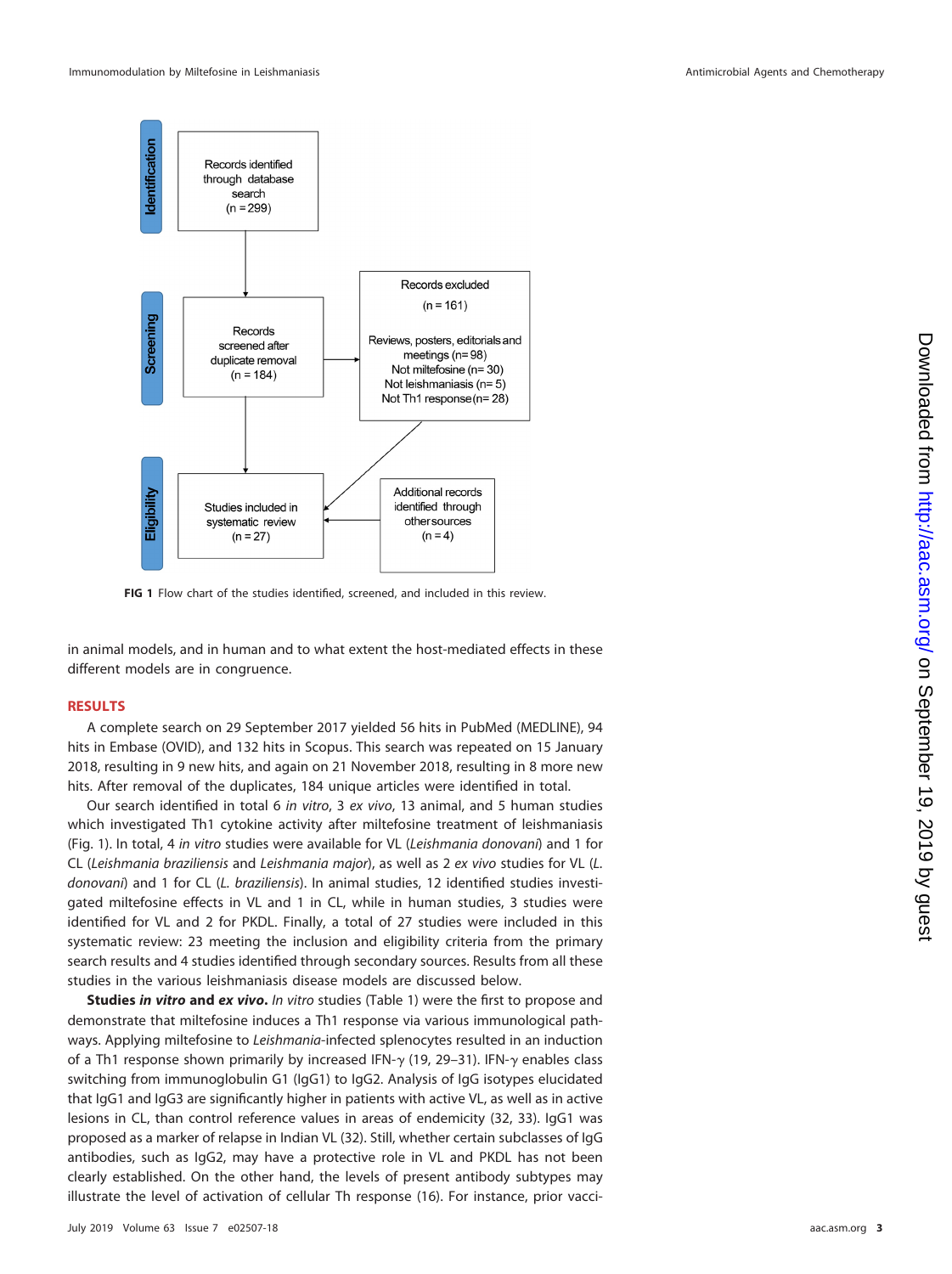|                         |            |            |                                                      | Cytokine(s)                   |         |                                            | <b>Ailtefosine</b> |                  |                        |
|-------------------------|------------|------------|------------------------------------------------------|-------------------------------|---------|--------------------------------------------|--------------------|------------------|------------------------|
|                         | Clinical   | Parasite   |                                                      | neasured                      |         | Direction No. of subjects                  | concm(s)           | No. of time      | ime(s) between         |
| <b>Tuudy</b>            | indication | species    | Host cell                                            | extracellular)                |         | of effects (no. of groups) ( $\mu$ M)/dose |                    | points evaluated | sampling intervals (h) |
| Gangalum et al. (29) VL |            |            | donovani Peritoneal macrophages (mice)               | $FN-\gamma$                   | ncrease | $\frac{5}{3}$                              |                    |                  |                        |
| Wadhone et al. (30)     |            |            | L. donovani Peritoneal macrophages (mice)            | $FN - \gamma$ , IL-12         | ncrease | $\frac{1}{2}$                              |                    |                  | , 3, 6, 12, 24         |
| Shukla et al. (31)      |            | . major    | Lymph node mononuclear cells                         | IFN- $\gamma$                 | ncrease |                                            |                    |                  |                        |
| Ghosh et al. (19)       |            |            | Peritoneal macrophages (mice)                        | IFN- $\gamma$ , TNF- $\alpha$ | ncrease | $\overline{5}$                             |                    |                  | 24,72                  |
| Shivahare et al. (40)   |            | . donovani | (J-774A.1 cells) (mice)<br>Macrophages               | IL-12, $TNF-\alpha$           | ncrease | NA (6)                                     |                    |                  |                        |
| Shivahare et al. (39)   |            |            | $(J-774A.1$ cells) (mice)<br>L. donovani Macrophages | IL-12, $TNF-\alpha$           | ncrease | NA (5)                                     |                    |                  |                        |

TABLE 1 Overview of in vitro studies of Th1 cytokine response following miltefosine treatment of leishmaniasisa **TABLE 1** Overview of in vitro studies of Th1 cytokine response following miltefosine treatment of leishmaniasisa

<span id="page-3-0"></span><sup>a</sup>CL, cutaneous leishmaniasis; IFN, interferon; IL, interleukin; VL, visceral leishmaniasis; NA, not available. aCL, cutaneous leishmaniasis; IFN, interferon; IL, interleukin; VL, visceral leishmaniasis; NA, not available.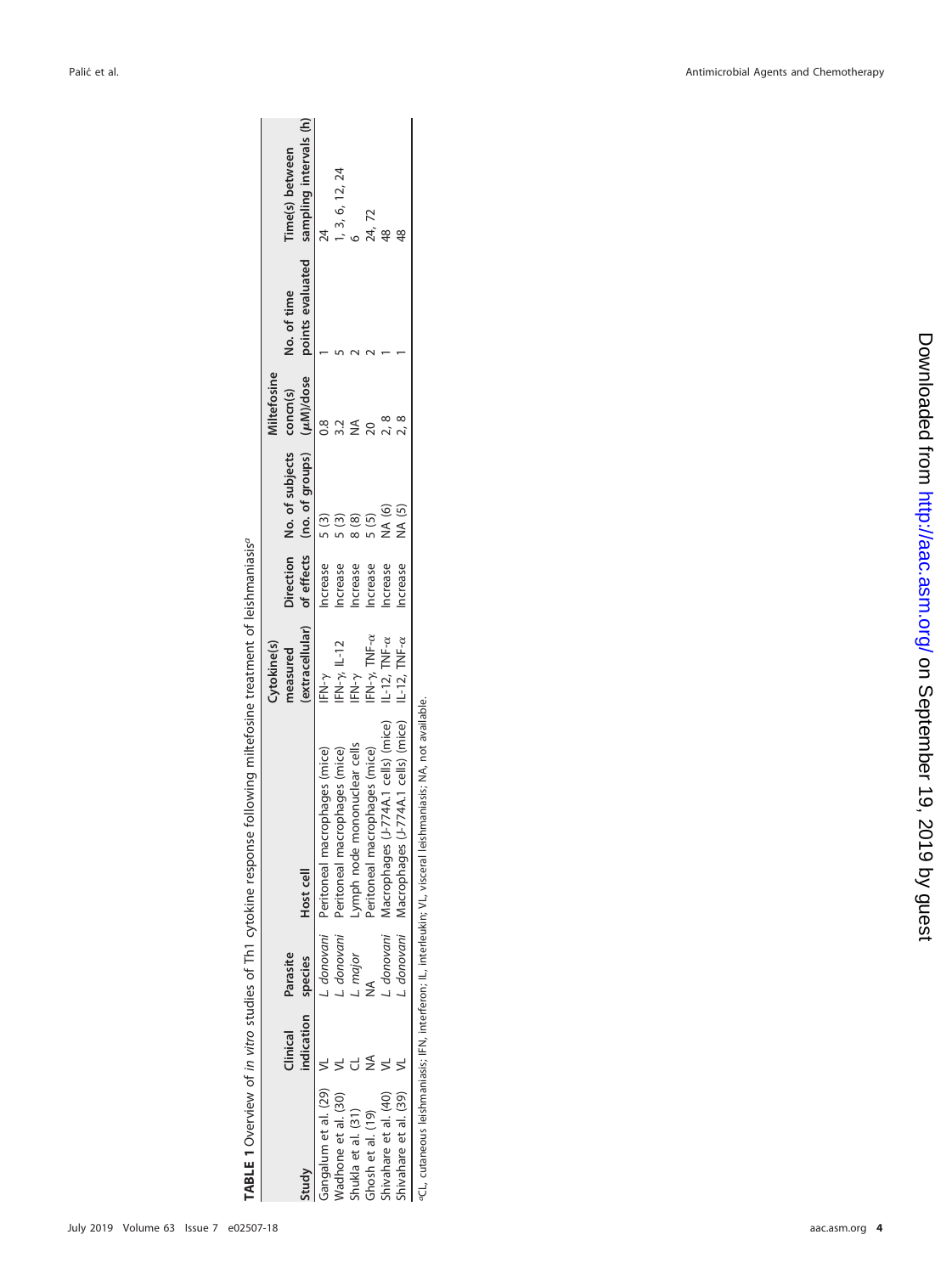nation of mouse to increase IgG2 levels was associated with a 5-fold-higher IFN- $\gamma$  level posttreatment [\(24\)](#page-13-6). Furthermore, IL-12 and IFN- $\gamma$  were significantly increased in miltefosine-treated cells ex vivo [\(Table 2\)](#page-5-0), suggesting miltefosine-driven stimulation of Th1 cytokines [\(34\)](#page-13-18). One mechanism proposed for the observed miltefosine immunomodulatory effects was the inhibition of phosphatidylinositol 3-kinase (PI3K) dependent phosphorylation in macrophages and the simultaneous increase in the protein kinase C dependence, which in turn triggers the production of Th1 cytokines [\(30,](#page-13-12) [35\)](#page-13-19). Another proposed mechanism of IFN- $\gamma$  induction by miltefosine is that miltefosine may increase the expression of IFN- $\gamma$  receptor, which further promotes signal transducer and activator of transcription 1 (STAT-1) signaling. In VL, STAT-1 phosphorylation is impaired by Leishmania-driven sphingosine-1-phosphate (SPH-1) activity. Miltefosine-mediated increases in IFN- $\gamma$  responsiveness cause a decrease in SPH-1 activation, which in turn also leads to an increase in STAT-1 phosphorylation [\(30\)](#page-13-12).

In addition, infections with L. major and L. donovani are known to suppress the activation of p38 mitogen-activated protein kinases (p38MAPK), which is required for the production of proinflammatory Th1 cytokines [\(36\)](#page-13-20). Miltefosine was able to increase the levels of p38MAPK activation in BALB/c-derived peritoneal macrophages, which in turn increased IL-12 levels in a dose-dependent manner within 48 h posttreatment [\(19,](#page-13-1) [29,](#page-13-11) [30\)](#page-13-12). Moreover, miltefosine treatment of isolated peripheral blood mononuclear cells (PBMCs) derived from monocytes of VL patients resulted in an 8-fold rise in IL-12 levels [\(37\)](#page-13-21). Also, PBMCs isolated from patients with advanced VL showed increased Th1 cytokines after ex vivo miltefosine treatment, further illustrating miltefosine-driven immunomodulation [\(38\)](#page-13-22). Additionally, a functional role of miltefosine in the synthesis of TNF- $\alpha$  has been shown in vitro [\(29,](#page-13-11) [39,](#page-13-17) [40\)](#page-13-16). BALB/c mouse-derived macrophages with a knockout platelet aggregation factor (PAF) receptor function displayed a complete lack of response to miltefosine, indicated by diminished miltefosine-induced parasite killing [\(29\)](#page-13-11). Downregulation of the PAF receptor was also found to enhance IL-4 production, and suppress IFN- $\gamma$  levels, resulting in progressive VL infection [\(29\)](#page-13-11). Miltefosine is a structural analogue of PAF, and it was found that miltefosine activation of the PAF receptor led to increased IL-12 and TNF- $\alpha$ , while no effect was observed for PAF receptor-deficient macrophages [\(29,](#page-13-11) [41\)](#page-13-23). Similar results were obtained based on CL patient-derived PBMCs [\(37\)](#page-13-21).

**Studies in animals.** Various animal studies [\(Table 3\)](#page-6-0) focused on the effects of miltefosine on IFN- $\gamma$  production in both murine and hamster models of VL [\(42](#page-13-24)[–](#page-13-25)[49\)](#page-13-26). Following miltefosine administration, all studies reported substantially increased IFN- $\gamma$ levels in macrophages of Leishmania-infected animals in contrast to control groups  $(42-49)$  $(42-49)$  $(42-49)$ . Several studies also showed that increases in IFN- $\gamma$  levels were proportional to the dose of miltefosine administered and were accompanied by suppression of Th2 associated cytokine levels, together inducing the killing of parasites [\(43,](#page-13-27) [45,](#page-13-28) [50\)](#page-13-29). As indicated by in vitro studies, IFN- $\gamma$  activates macrophages, and miltefosine was shown to enhance the expression of IFN- $\gamma$  in macrophages of BALB/c mice infected with L. donovani [\(42](#page-13-24)[–](#page-13-27)[44\)](#page-13-30) Moreover, miltefosine was even able to upregulate IFN- $\gamma$  levels in T-cell-deficient mice [\(46\)](#page-13-31). In addition, control groups of mice and hamsters which were not treated with miltefosine demonstrated increased or unchanged parasite levels in comparison to those treated with subcurative and curative doses of miltefosine [\(50\)](#page-13-29). Up to a 9-fold increase in Th1 cytokines was measured in mouse splenocytes 4 days posttreatment with miltefosine alone, which was boosted to a 13-fold increase when miltefosine was combined with immunostimulatory compounds such as pyrazolopyridine derivatives [\(45\)](#page-13-28). These results indicate that the immune response shift toward Th1 is likely due to treatment-induced immunomodulation [\(51,](#page-13-32) [52\)](#page-14-0).

Studies in mice have also documented a dose-proportional increase in IL-12 after standard miltefosine treatment. The host immune system requires IL-12 in order to stimulate the differentiation of Th1 cells, further maintain Th1 responses, and overall stimulate the production of IFN- $\gamma$  [\(42,](#page-13-24) [43\)](#page-13-27). A few studies argued that miltefosinemediated immunomodulatory effects are more advanced when miltefosine is admin-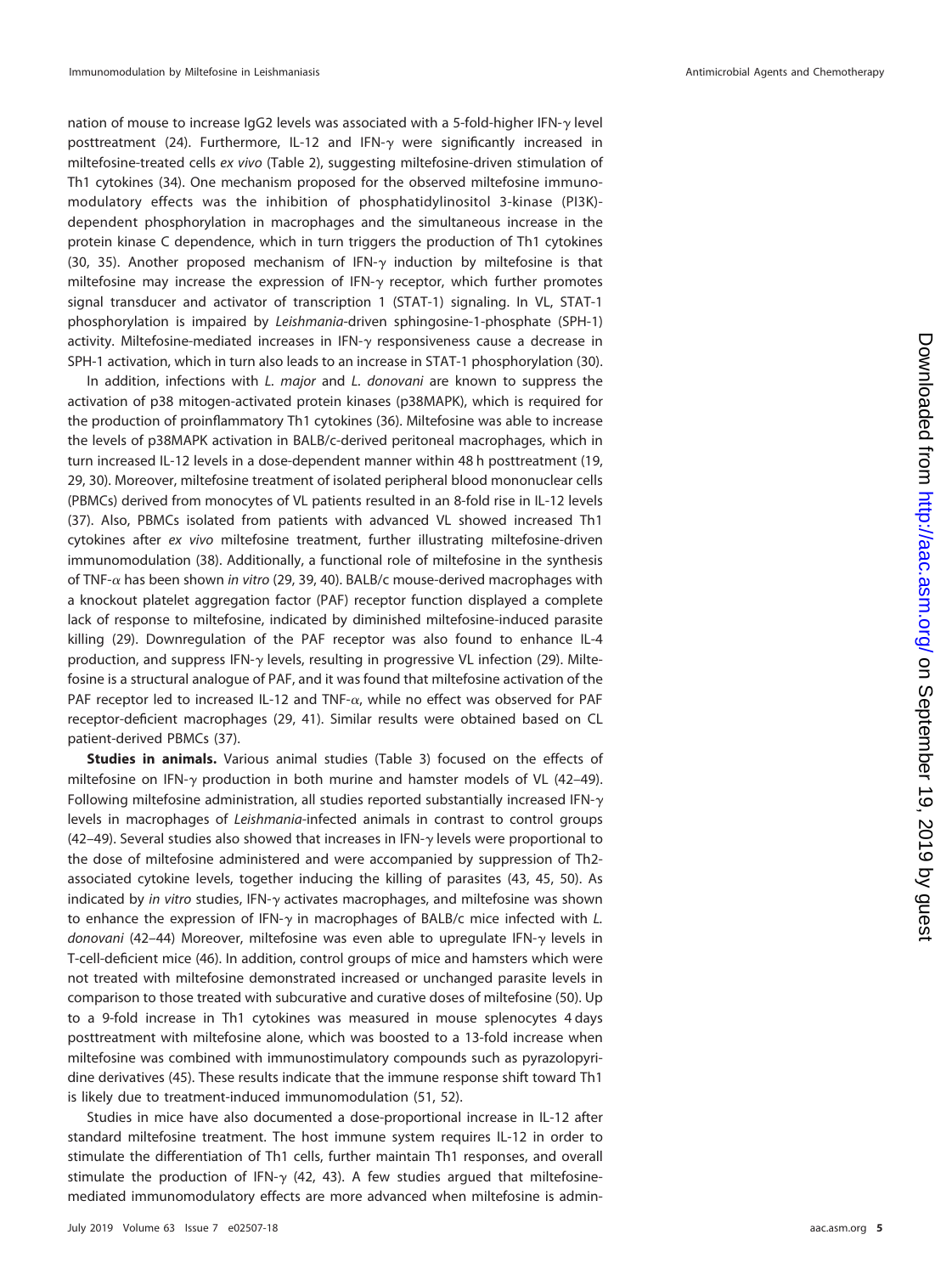|                                                | $\frac{1}{2}$ |
|------------------------------------------------|---------------|
|                                                |               |
| Í                                              |               |
| )<br>5<br>5<br>5<br>٢<br>d<br>l<br>I<br>ļ<br>į |               |

|                                 |                 |             |                                                       |                                               |                                          |                         | No. of time |                              |
|---------------------------------|-----------------|-------------|-------------------------------------------------------|-----------------------------------------------|------------------------------------------|-------------------------|-------------|------------------------------|
|                                 | <b>Ilinical</b> | Parasite    |                                                       | <b>Cytokines</b>                              | Direction No. of subjects Miltefosine    |                         | points      | Time(s) between              |
| Study                           | ndication       | species     | Host cell(s)                                          | neasured                                      | of effects (no. of groups) concn(s)/dose |                         |             | evaluated sampling intervals |
| loshi et al. (38)               |                 |             | L. donovani Lymph node mononuclear cells IFN-y, IL-12 |                                               | Increase 30 animals,                     | Animals, 40 mg/kg; 2    |             | 45 and 90 days               |
|                                 |                 |             | Thamster), PBMCs (human)                              |                                               | 32 humans (4) humans, NA                 |                         |             |                              |
| Aukherjee. et al. (34)          |                 | L. donovani | THP1-derived macrophages                              | FN-y, IL-12, TNF-a Increase                   |                                          |                         |             | 24 and 48 h                  |
| Jonzalez-Fajardo et al. (37) CL |                 |             | braziliensis PMBCs (human) <sup>b</sup>               | FN- $\gamma$ , TNF- $\alpha$ , IL-12 Increase |                                          | $2, 4, 8, 16, 32 \mu M$ |             | 6, 12, 24, 48, and 72 h      |
|                                 |                 |             |                                                       |                                               |                                          |                         |             |                              |

aCL, cutaneous leishmaniasis; IFN, interferon; IL, interleukin; PBMCs, peripheral blood mononuclear cells; VL, visceral leishmaniasis.

°CL, cutaneous leishmaniasis; IFN, interferon; IL, interleukin; PBMCs, peripheral blood mononuclear cells; VL, visceral leishmaniasis.<br>®Monocyte-derived macrophages from isolated PBMCs.

<span id="page-5-0"></span>bMonocyte-derived macrophages from isolated PBMCs.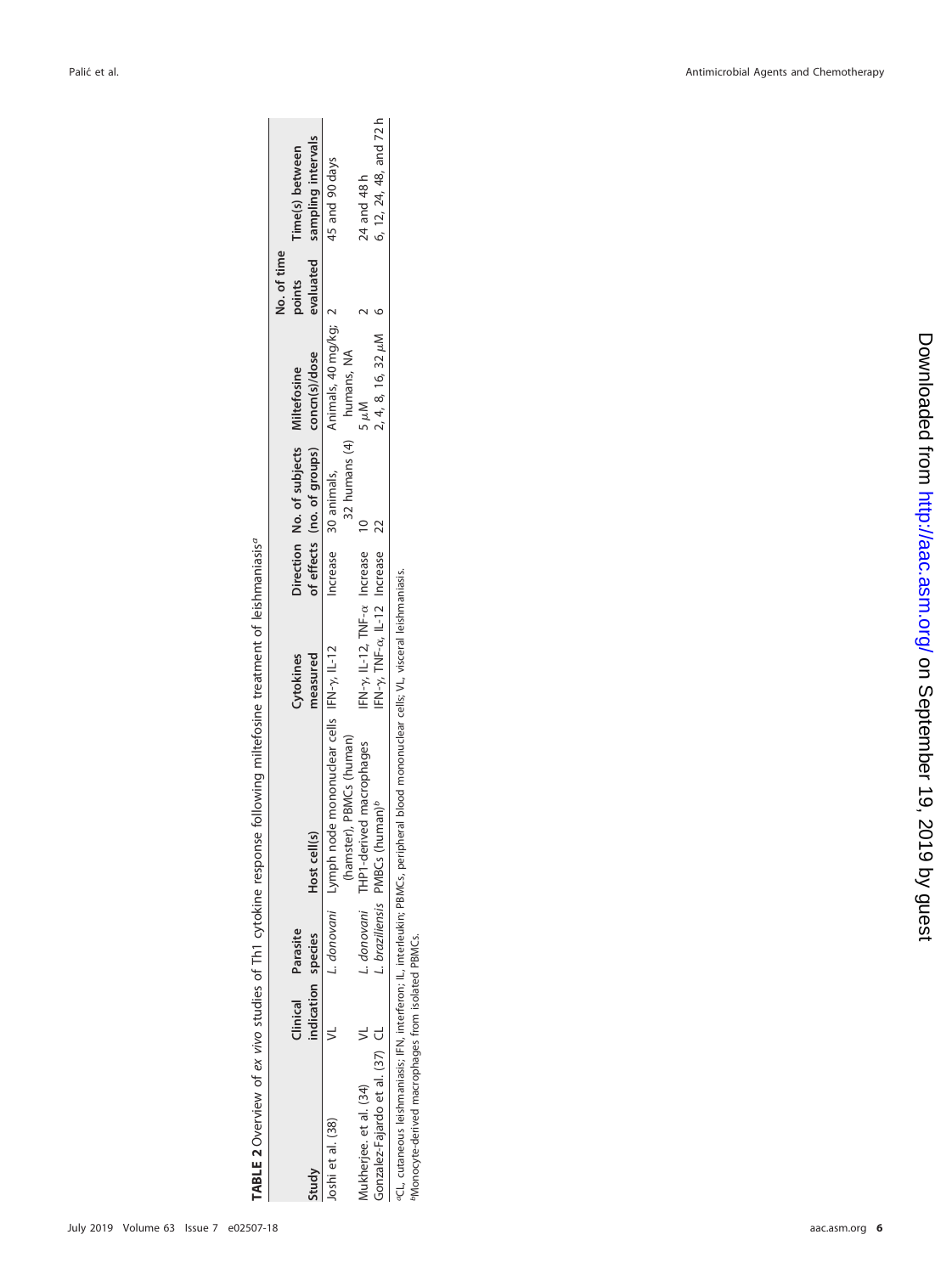|                         |                        |                     |                            |                                                  |                  |            | No. of subjects                        |                                                                                                                                                                                                                 |                            |                       | No. of time              |
|-------------------------|------------------------|---------------------|----------------------------|--------------------------------------------------|------------------|------------|----------------------------------------|-----------------------------------------------------------------------------------------------------------------------------------------------------------------------------------------------------------------|----------------------------|-----------------------|--------------------------|
| Study                   | indication<br>Clinical | Parasite<br>species | Host                       | cytokine(s)<br>Measured                          | Matrix           | of effects | Direction (no. of treatment<br>groups) | Miltefosine dose                                                                                                                                                                                                | administration<br>Route of | Treatment<br>duration | points per<br>individual |
|                         |                        |                     |                            |                                                  |                  |            |                                        |                                                                                                                                                                                                                 |                            |                       |                          |
| Shakya et al. (42)      |                        | L. donovani         | Mouse                      | IFN-y, IL-12, TNF-ax Serum                       |                  | ncrease    | $5 - 6$ (9)                            | 1.25 to 20 mg/kg q.d.                                                                                                                                                                                           | o.o                        | 5 days                |                          |
| Shakya et al. (43)      |                        | L. donovani         | Mouse                      | $FN - y$ , $TNF - \alpha$                        | Serum            | Increase   | $5 - 6(7)$                             | 2.5, 5, and 20 mg/kg q.d.                                                                                                                                                                                       | р.<br>С                    | 7 days                |                          |
| Wege et al. (44)        |                        | L. donovani         | Mouse                      | ∫<br>⊾                                           | Spleen           | ncrease    |                                        | 2.5 mg/kg q.d.                                                                                                                                                                                                  |                            |                       |                          |
| Anand et al. (45)       |                        | L. donovani         | Mouse                      | $F N-\gamma$ , IL-12, TNF- $\alpha$              | Splenocytes      | ncrease    | $\tilde{C}$                            | 5 and 25 mg/kg q.d.                                                                                                                                                                                             | o<br>Lo                    | 5 days                |                          |
| Murray et al. (46)      |                        | . donovani          | Mouse                      | ∫<br>⊾                                           | Peripheral blood | ncrease    | 5(8)                                   | 25 mg/kg q.d.                                                                                                                                                                                                   | p.o.                       | 5 days                |                          |
| Schmidt-Ott et al. (47) |                        | L. mexicana         | Mouse                      | ∫<br>⊾                                           | Lymph nodes      | Increase   |                                        | 1.5 mg q.d.                                                                                                                                                                                                     | Topical                    | 5 days/week           |                          |
|                         |                        |                     |                            |                                                  |                  |            |                                        |                                                                                                                                                                                                                 |                            | for 5 weeks           |                          |
| Shivahare et al. (50)   |                        |                     | L. donovani Mouse, hamster | IFN- $\gamma$ , IL-12, TNF- $\alpha$ Splenocytes |                  | Increase   | $5 - 6(9)$                             | 5 and 20 mg/kg q.d. (mouse),                                                                                                                                                                                    | ρ.                         | 5 days                |                          |
|                         |                        |                     |                            |                                                  |                  |            |                                        | 5 and 40 mg/kg q.d. (hamster)                                                                                                                                                                                   |                            |                       |                          |
| Sane et al. (53)        |                        |                     | L. donovani Mouse, hamster | IFN- $\nu$ , TNF- $\alpha$                       | Serum            | ncrease    | 5 (6)                                  | 2.5 to 40 mg/kg q.d.                                                                                                                                                                                            | o.<br>Q.                   | 5 days                |                          |
| Gupta et al. (49)       |                        | L. donovani         | Hamster                    | $FN - \gamma$ , IL-12, TNF- $\alpha$             | peripheral blood | Increase   | $8 - 10(5)$                            | 40 mg/kg q.d.                                                                                                                                                                                                   | $\frac{1}{2}$              |                       |                          |
| Jaiswal et al. (48)     |                        | L. donovani         | Hamster                    | $IFN - y, IL - 12$                               | peripheral blood | Increase   |                                        | 40 mg/kg q.d.                                                                                                                                                                                                   | p.o.                       | 5 days<br>5 days      |                          |
| Tripathi et al. (51)    |                        | L. donovani Hamster |                            | $FN - y$ , $L - 12$                              | Lymphocytes      | ncrease    | $5 - 6(9)$                             | 2.5 to 40 mg/kg q.d.                                                                                                                                                                                            | p.o.                       | 5 days                |                          |
| Manna et al. (55)       |                        | L. infantum         | Doq                        | ∫~N<br>IFN                                       | Peripheral blood | Increase   |                                        | 2 mg/kg q.d.                                                                                                                                                                                                    | ρ.                         | 30 days               |                          |
| Andrade et al. (52)     |                        | . chagasi           | Dog                        | ∫<br>⊾                                           | Peripheral blood | Increase   |                                        | 00, 200 mg/animal q.d.                                                                                                                                                                                          |                            | 28 or 45 days         |                          |
|                         |                        |                     |                            |                                                  |                  |            |                                        | eCL, cutaneous leishmaniasis; IFN, interfevon; IL, interleukin; i.p., intraperitoneal; NA, not available; PKDL, post-kala-azar dermal leishmaniasis; p.o., per os; q.d., once daily; VL, visceral leishmaniasis |                            |                       |                          |

| .<br>.<br>.              |  |
|--------------------------|--|
|                          |  |
|                          |  |
|                          |  |
|                          |  |
| ١                        |  |
|                          |  |
| <br>ì                    |  |
|                          |  |
|                          |  |
|                          |  |
| $\overline{\phantom{a}}$ |  |
|                          |  |
|                          |  |
|                          |  |
|                          |  |
| $\overline{a}$<br>ļ      |  |
|                          |  |
|                          |  |
|                          |  |
|                          |  |
|                          |  |
|                          |  |
|                          |  |
|                          |  |
|                          |  |
| $\frac{1}{\epsilon}$     |  |
| ;<br> <br>I              |  |
| ś                        |  |
|                          |  |

<span id="page-6-0"></span>July 2019 Volume 63 Issue 7 e02507-18

aac.asm.org 7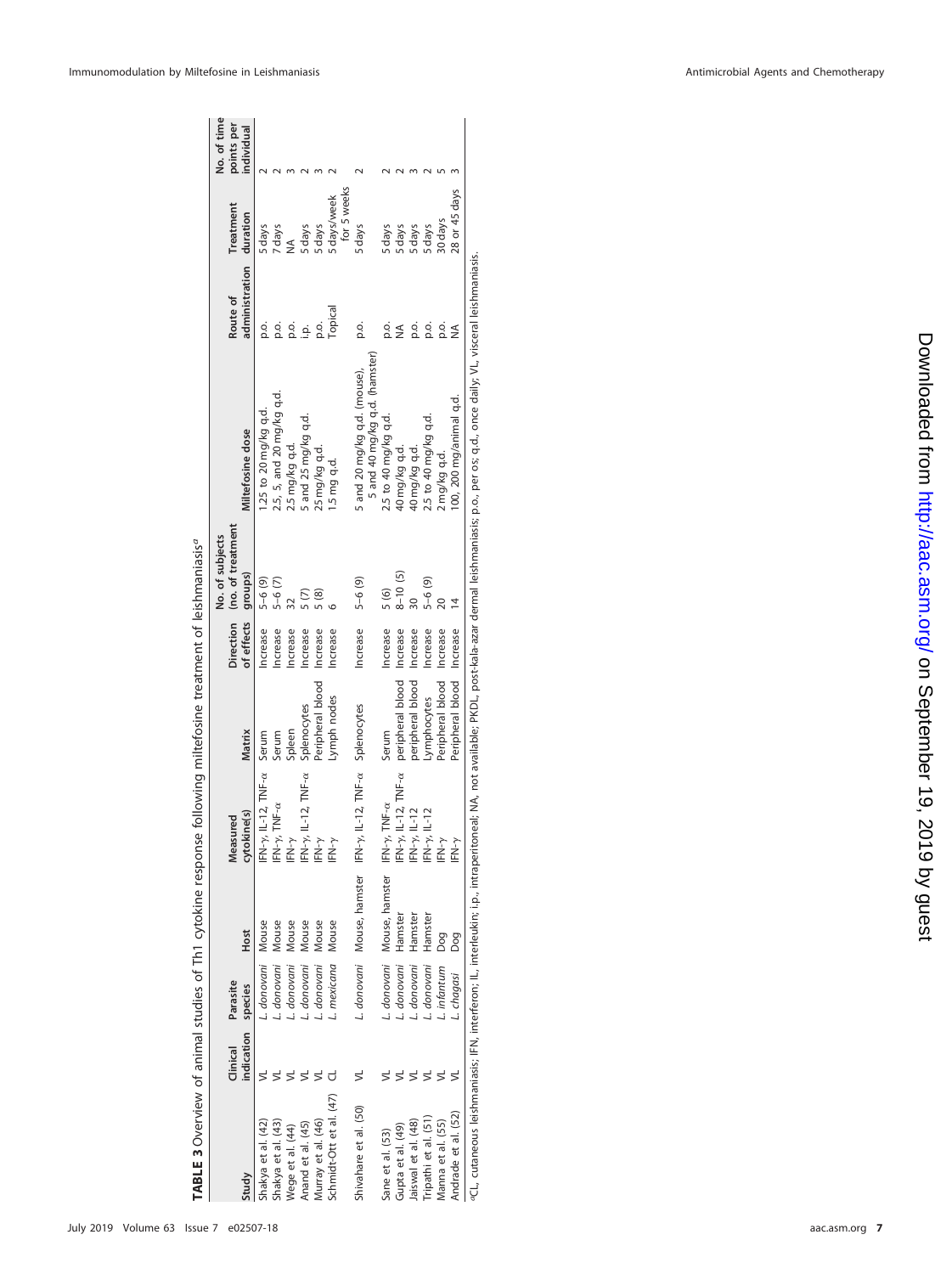Palic´ et al. **Antimicrobial Agents and Chemotherapy** and Chemotherapy and The Mathematic Agents and Chemotherapy

istered in combination with compounds that stimulate Th1 polarized cytokines [\(50,](#page-13-29) [53\)](#page-14-1). As already postulated by in vitro studies, an increase in IgG2 antibodies contributed to the development of an effective Th1-mediated immune response [\(45,](#page-13-28) [51,](#page-13-32) [53\)](#page-14-1). Increases in IgG2 expression, as well as consequent suppression of IgG1 dominance, were more appropriately illustrated in hamster models, since mice lack the distinct subclasses among IgG antibodies [\(54\)](#page-14-3). In hamster VL (L. donovani) models, upon successful miltefosine treatment, complete cure is reached at day 45, where IFN- $\gamma$ , IL-12, and TNF- $\alpha$  levels were identified as indicators of treatment outcome [\(48,](#page-13-25) [49\)](#page-13-26). Furthermore, two studies evaluated the effects of miltefosine in the treatment of dogs naturally infected with VL (L. infantum). A 28- or 45-day treatment with oral miltefosine administered daily (100 to 200 mg/day) increased IFN- $\gamma$  in peripheral blood up to 2-fold at day 180 after start of treatment [\(52\)](#page-14-0). Subsequent relapse in these dogs was associated with decreased IFN- $\gamma$  and reoccurrence of Th2 cytokine production. Relapses were primarily associated with increases in IL-4 and IL-10, which is typically observed at the time of diagnosis [\(52\)](#page-14-0). Dogs treated with a combination of miltefosine and allopurinol showed a more prolonged increase of IFN- $\gamma$  in peripheral blood, with 90% survival at 9 months [\(55\)](#page-14-2). Lastly, a single study investigating the immune effects of miltefosine on CL in BALB/c, CBA/J, and C57BL/6 mouse models infected with either L. major or Leishmania  $mexicana$  showed that IFN- $\gamma$  was elevated in lymph nodes directly during and after 5 weeks of miltefosine treatment. For L. major infection in BALB/c mice, the most significant increase in IFN- $\gamma$  was 3.1-fold at 3 weeks after the 5-week miltefosine treatment, while the increases in IFN- $\gamma$  for CBA/J and C57BL/6 mice were 2.8- and 1.9-fold, respectively [\(47\)](#page-13-33). Differences in IFN- $\gamma$  receptor expression were observed among the various murine species. Miltefosine treatment of L. mexicana infection in mice was ineffective and did not result in increased levels of Th1 cytokines, resulting in 9 out of 12 disease relapses [\(47\)](#page-13-33). However, a relatively low miltefosine dose was administered, and thus an optimal exposure might not have been achieved [\(47\)](#page-13-33). Taken together, preclinical studies show the importance of immune cross talk in both infection development and clearance. Miltefosine immunomodulation in the animal models appears to be exerted through two major pathways [\(Fig. 2\)](#page-8-0): stimulation of Th1 cytokine production that will further drive macrophage activation and activation of the transcription factors within the infected macrophages, which will in addition prime macrophages to increase Th1 cytokine secretion and eventually counterbalance antiinflammatory cytokines.

**Studies in human.** Although very limited results from studies in human [\(Table 4\)](#page-9-0) are available to date, these appear to be in line with findings from in vitro and animal studies. Production levels of IFN- $\gamma$  and IL-12 were also found elevated after miltefosine treatment of VL [\(56\)](#page-14-4). Additionally, in patients with inborn errors in the genes encoding IL-12, miltefosine was shown ineffective and VL reoccurred multiple times [\(57\)](#page-14-5). These patients were also more susceptible to other infections, such as tuberculosis. This indicates that impaired IFN- $\gamma$  functioning does not only hamper normal immune function but also limits miltefosine's action to stimulate macrophage-driven Th1 cytokine production. The importance of restoring the host immunity in VL is particularly demonstrated in immunosuppressed patients, such as those who are coinfected with human immunodeficiency virus (HIV), where VL is even more challenging to treat and results in more episodes of relapse and even death [\(58\)](#page-14-6). Furthermore, neopterin, a Th1 immune marker, has been recently evaluated in VL patients after treatment with miltefosine alone or in combination with amphotericin B [\(59\)](#page-14-7). Neopterin is exclusively produced by macrophages, which are activated by IFN-γ upon treatment [\(60,](#page-14-8) [61\)](#page-14-9). As such, a decline in neopterin levels due to miltefosine treatment may directly reflect a decline in macrophages loaded with parasites.

Additionally, somewhat different immunological responses were observed in PKDL, where both Th1 and Th2 cytokines were found to be present. Since PKDL patients have already been treated for VL, infection is no longer systemic, as the result of treatmentassociated increased Th1 cytokine levels. However, Th2 cytokines are still present in the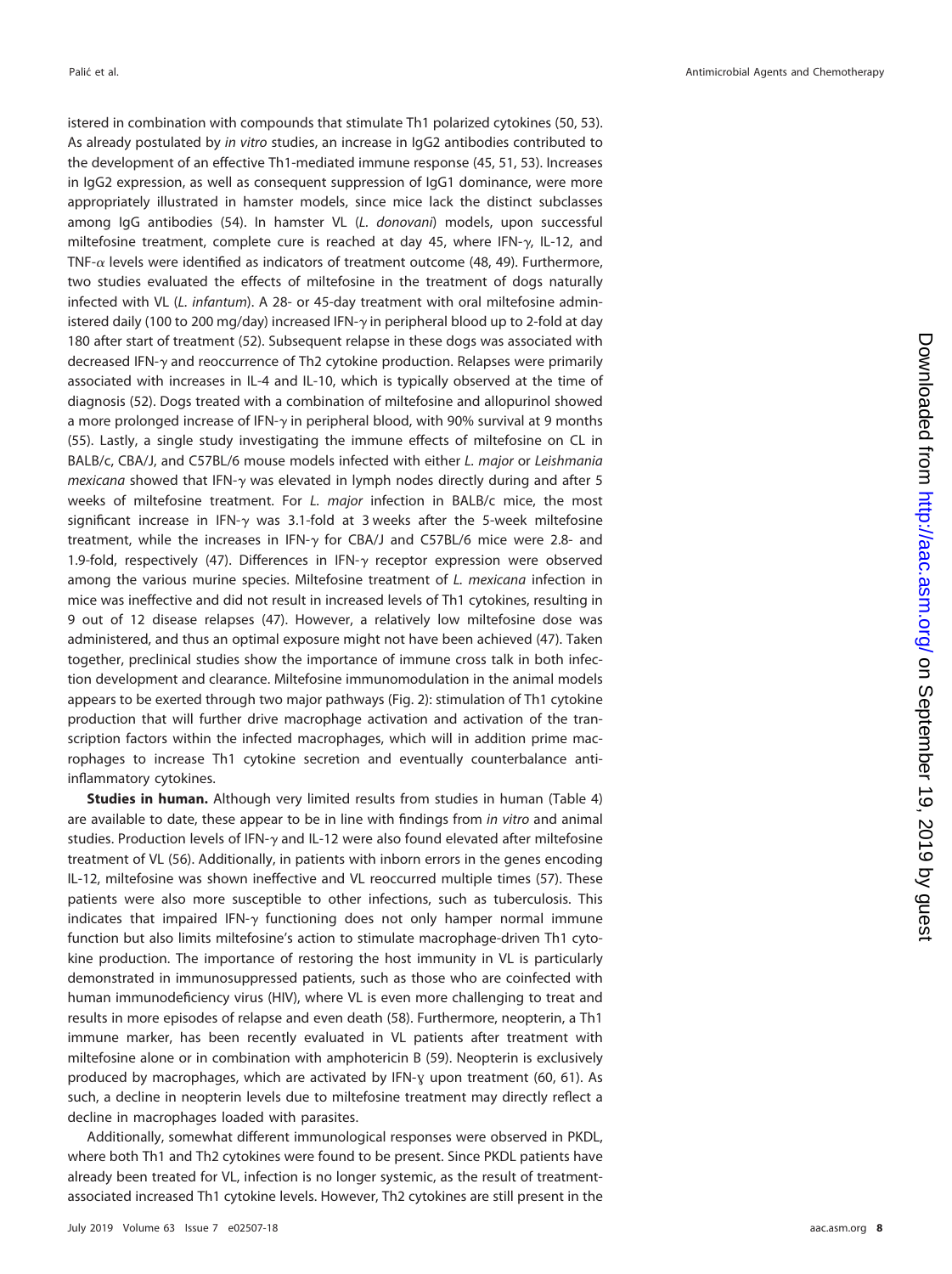

<span id="page-8-0"></span>FIG 2 Proposed mechanisms of action for miltefosine. The proposed mechanisms include direct killing of Leishmania parasites and several immunomodulatory effects, which are exerted via (i) platelet aggregation factor (PAF) receptor, increasing production of interleukin (IL)-12, (ii) enhancement of interferon gamma (IFN- $\gamma$ ) receptor, which in turn lowers the production of T-helper (Th) cell type 2 cytokines (such as IL-4, -5, -10, and -13), (iii) activation of IFN- $\gamma$ , reversing sphingosine-1-phosphate (SPH-1) inhibition of signal transducer and activator of transcription 1 (STAT-1), which is translocated to the nucleus and involved in stimulation of the host cellular immunity, (iv) activation of p38 mitogen-activated protein kinase (p38MAPK), which is initially inhibited by Leishmania, and (v) inhibition of PI3 kinase phosphorylation of protein kinase B (Akt), which is initially stimulated by the parasite. Red lines indicate an inhibitory effect, while green arrows indicate a stimulatory effect.

skin, most likely remaining since the primary VL infection [\(11\)](#page-12-10). One of the case studies identified describes a decrease of IFN- $\gamma$  in a patient's lesional tissue after treatment with miltefosine [\(10\)](#page-12-9). Measured CD40 levels were also found enhanced and probably contributed to the evoked Th1 signaling. However, TNF- $\alpha$  levels were found decreased, which may be explained by the concomitant treatment of rheumatoid arthritis with the immunosuppressant hydroxychloroquine and by previous mistreatment of leprosy with clofazimine, both known to interact with Th signaling [\(10\)](#page-12-9). In addition, Mukhopadhyay et al. [\(62\)](#page-14-10) reported that miltefosine significantly increased the secretion of Th1 cytokines and decreased the anti-inflammatory Th2 responses in PKDL patients. As with scenarios observed in cases of VL, elevated levels of TNF- $\alpha$ , IL-1 $\beta$ , IL-6, and IL-8 in peripheral blood were also accompanied by higher levels of serum nitrate, which are known to drive proinflammatory monocyte responses in PKDL [\(62\)](#page-14-10). Development of PKDL has been reported after treatment of VL with various antileishmanials, including miltefosine, amphotericin B, stibogluconate, and paromomycin, but the rates of occurrence of PKDL after any of the treatments have not been studied to date [\(63,](#page-14-11) [64\)](#page-14-12). Understanding immunological responses during VL treatment is therefore of crucial importance for advancing our knowledge about infection reappearance in some patients during asymptomatic intervals.

# **DISCUSSION**

In the current review, we have systematically evaluated and summarized the proposed immunomodulatory effects in the treatment of various leishmanial infections in vitro, ex vivo, in animal, and in human. To the best of our knowledge, this is the first systematic review of the host-mediated activity of miltefosine through immunomodulation. Several general mechanisms were identified to support miltefosine-mediated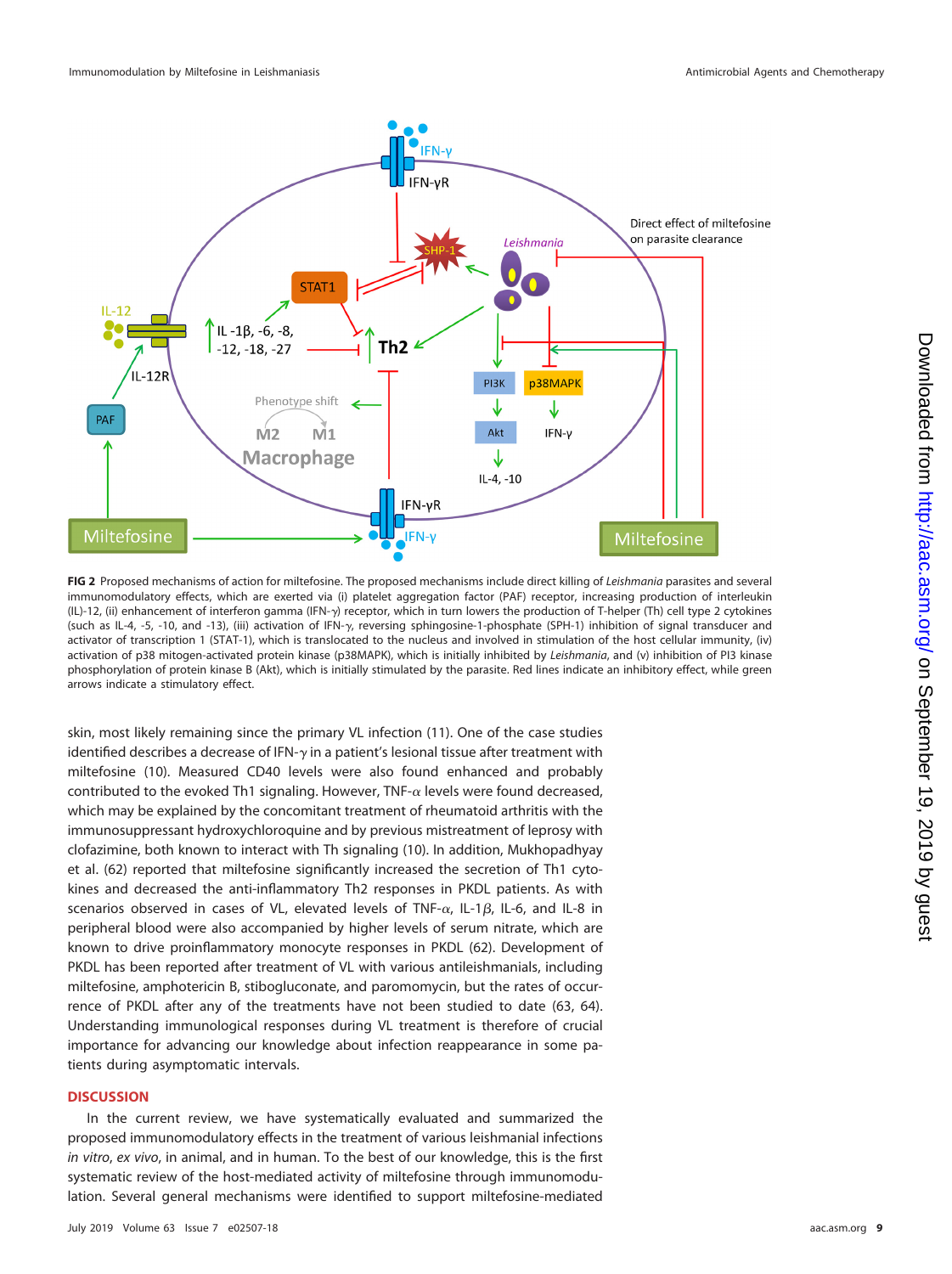|                                                                                    |                    |                                  |              |                                                                      |                | No. of subjects              |               |                         |                  |             |
|------------------------------------------------------------------------------------|--------------------|----------------------------------|--------------|----------------------------------------------------------------------|----------------|------------------------------|---------------|-------------------------|------------------|-------------|
|                                                                                    | Clinical           | Parasite                         | Measured     |                                                                      | Direction      | (no of treatment Miltefosine |               | Route of                | Treatment        | No. of time |
| Study                                                                              | indication species |                                  | cytokine(s)  | Matrix                                                               | of effects     | groups)                      | dose          | administration duration |                  | points      |
| Das et al. (56)                                                                    |                    |                                  |              | donovani IFN-y, TNF-a Peripheral blood                               | ncrease        |                              | 50 mg b.i.d.  |                         | 28 days          |             |
| Parvaneh et al. (57)                                                               |                    | . infantum IFN- $\gamma$ , IL-12 |              | Whole blood                                                          | ncrease        |                              |               | o.<br>Q                 | 28 days          |             |
| Kip et al. (59)                                                                    |                    | donovani Neopterin               |              | Plasma                                                               | Jecrease       | 48(2)                        | 2.5 mg/kg/day | ρ.<br>                  | 28 days, 10 days | $6 - 7$     |
| Ansari et al. (10)                                                                 | PKDL               |                                  |              | donovani IFN-7, TNF- $\alpha$ Lesional tissue biopsy IFN-7 increase, |                |                              | 50 mg b.i.d.  | ρ.<br>Ω                 | 15 weeks         |             |
|                                                                                    |                    |                                  |              | specimen                                                             | TNF-a decrease |                              | or ti.d.      |                         |                  |             |
| Mukhopadhyay et al. (62)                                                           | <b>PKDL</b>        |                                  |              | L. donovani TNF-a, IL-1 $\beta$ , Peripheral blood                   | Increase       |                              | 100 mg q.d.   | p.o.                    | I6 weeks         |             |
|                                                                                    |                    |                                  | $IL-6, IL-8$ |                                                                      |                |                              |               |                         |                  |             |
| 一个人,一直是一个人的人,一个人的人,一个人的人,一个人的人,一个人的人,一个人的人,一个人的人,一个人的人,一个人的人,一个人的人,一个人的人,一个人的人,一个人 |                    |                                  |              |                                                                      |                |                              |               |                         |                  |             |

<span id="page-9-0"></span>TABLE 4 Overview of human studies of Th1 cytokine response following miltefosine treatment of leishmaniasis<sup>a</sup> **TABLE 4** Overview of human studies of Th1 cytokine response following miltefosine treatment of leishmaniasisa <sup>-0</sup>b.i.d., twice daily; CL, cutaneous leishmaniasis; IFN, interferon; IL, interleukin; i.p.: intraperitoneal; NA, not available; PKDL, post-kala-azar dermal leishmaniasis; p.o., per os; q.d., once daily; t.i.d., three tim Phild, twice daily, CL, cutaneous leishmaniasis; IFN, interferon; IL, interferon; IL, interferon; intraperitoneal; NA, not available; PKDL, post-kala-azar dermal leishmaniasis; p.o., per os; q.d., once daily; t.i.d., three leishmaniasis.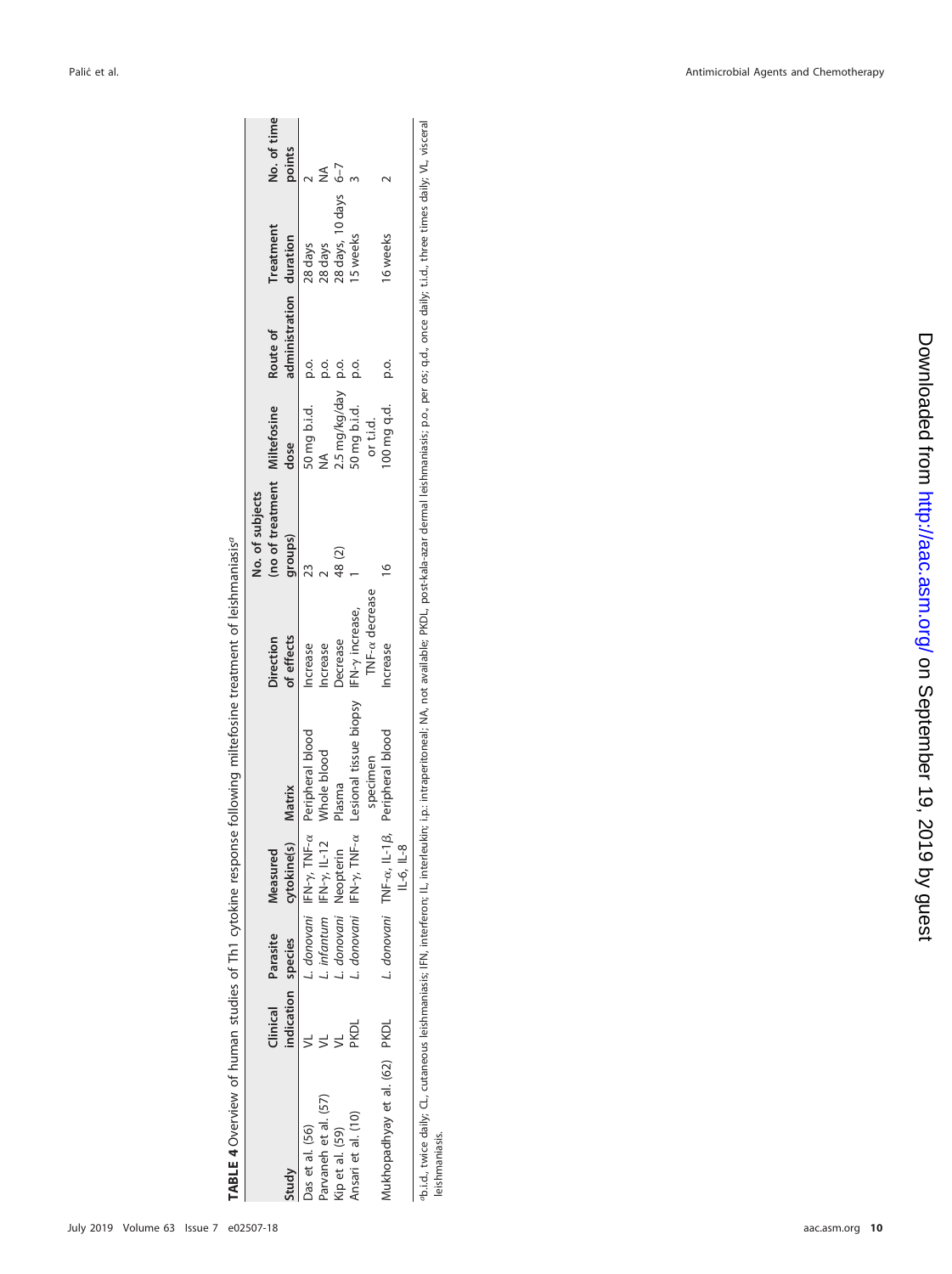immunomodulation. Leishmania parasites drive the Th2 response during the course of infection in VL, and miltefosine was found capable of reversing these infection-driven effects, especially demonstrated in VL subjects [\(49,](#page-13-26) [65\)](#page-14-13). Leishmania reduces the responsiveness of IFN- $\gamma$  receptors within infected cells, while miltefosine has been found to restore the functioning of IFN- $\gamma$  receptors [\(66\)](#page-14-14). In having such a direct effect on IFN- $\gamma$ receptors, miltefosine is able to activate a proinflammatory immune response, along with parasite killing [\(67,](#page-14-15) [68\)](#page-14-16). IFN- $\gamma$  alone appears insufficient to drive a dominant Th1 response; IL-12 also has an important role in sustaining this Th1 response [\(51,](#page-13-32) [69\)](#page-14-17). In vivo studies showed that miltefosine induced IL-12 in a dose-dependent manner [\(30\)](#page-13-12). Animal studies further demonstrated that a complete cure at the end of the treatment was associated with a rise in IFN- $\gamma$ , IL-12, and TNF- $\alpha$  levels, suggesting that these cytokines may indicate an initial treatment response [\(48,](#page-13-25) [49\)](#page-13-26). Essentially, increased concentrations of proinflammatory cytokines will lead the shift in macrophage phenotype from M2, which is dominated by Th2 cytokine expression, to M1, which is driven by Th1 cytokines and ultimately needed to clear the intracellular pathogen. Several studies further reported higher concentrations of Th1 cytokines when miltefosine was combined with compounds known to stimulate the host immunity. It has been long hypothesized that various antileishmanial drugs, including miltefosine, amphotericin B, paromomycin, and antimonials, exert immunomodulatory effects. However, to our knowledge, only a single in vitro study made a direct comparison between different antileishmanials and IL-12 levels, where it was reported that miltefosine, amphotericin B, and sodium antimony gluconate-treated macrophages produce increased IL-12 levels but not macrophages treated with paromomycin [\(19\)](#page-13-1). It remains difficult to evaluate to what extent miltefosine immunomodulatory effects might be different from those of other antileishmanials, or whether observed effects result from decreasing parasite levels or rather direct effects on Th1 cell signaling. However, in contrast to other antileishmanials, immunomodulatory effects have been reported only for miltefosine in immune-mediated disorders such as rheumatoid arthritis, chronic urticaria, or malignant disease [\(22\)](#page-13-4). Taken together, these findings illustrate that besides the direct killing of the parasite, miltefosine is also able to affect the host immune system by targeting Th1. These observations not only indicate the mechanisms of miltefosine immunomodulation but also highlight the importance of Th1 cytokine activation for the clearance of Leishmania in VL. Moreover, in spite of the fact that only a few human studies were identified in our review of the available literature, the studies that were identified support the role of Th1 cytokine activation by miltefosine in the treatment of VL. This is corroborated by IL-12-deficient VL patients in which miltefosine was nonefficacious. However, a contrasting change in levels of neopterin is observed upon miltefosine treatment in VL patients. While most Th1 cytokines reflect cascades taking place outside, or at the surface, of macrophages that are needed for its activation, neopterin reflects an activated macrophage response, whose decline therefore is attributed to a decline in macrophage parasite level.

As mentioned, the immunomodulatory effects of miltefosine have also been demonstrated in the treatment of other immune-mediated disorders, such as inflammatory bowel disease (IBD) and chronic urticaria [\(22\)](#page-13-4). In a mouse model of IBD, miltefosine was shown to block the proliferation of Th2 cytokines, subsequently increasing Th1 cytokines, which resulted in the decline of inflammation and less severe colitis [\(70\)](#page-14-18). Moreover, in patients with chronic spontaneous urticaria who do not respond to treatment with antihistamines, miltefosine was able to relieve symptoms such as the number of weals and the intensity of pruritus [\(71\)](#page-14-19). Additionally, miltefosine-induced immunomodulation may particularly be important for patients who are coinfected with HIV. In this immunocompromised patient population suffering from both HIV and VL, the immune responses are heavily dominated by Th2 cytokine activity, and combined with antiretroviral treatment, miltefosine was proven to have relatively high efficacy [\(58,](#page-14-6) [72\)](#page-14-20).

Taken collectively, the identified in vitro, ex vivo, animal, and human studies suggest the therapeutic importance of miltefosine-driven activation of Th1 cytokines in the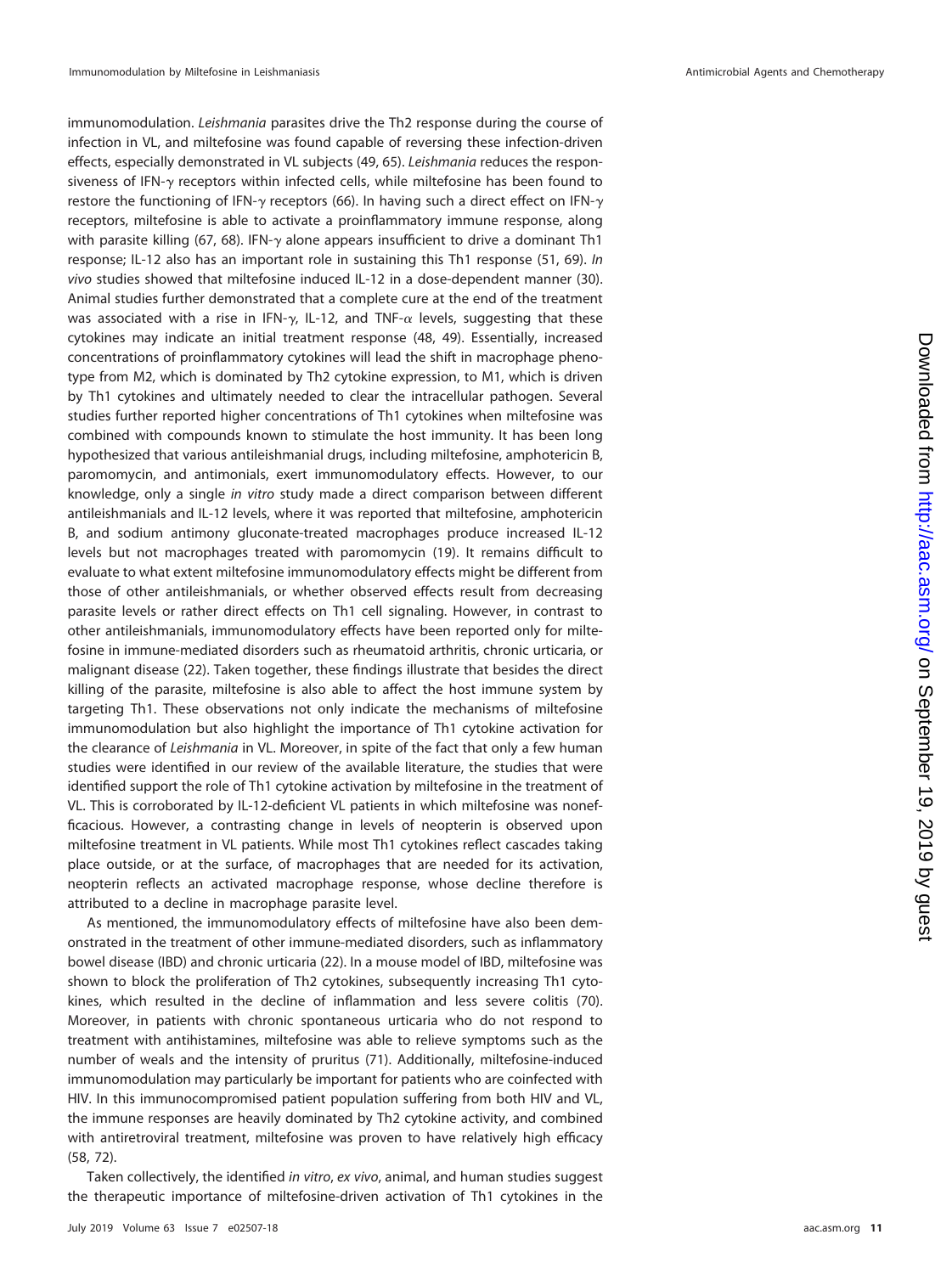treatment of VL, diffuse CL, and PKDL [\(30,](#page-13-12) [45,](#page-13-28) [73\)](#page-14-21). A direct translation between the various test systems and the corresponding therapeutic effects nevertheless may not be easily derived. Underlying reasons are the complex physiological and immunological factors that are known to result in different pathophysiologies and immunopathologies between species [\(74\)](#page-14-22). For example, untreated VL in hamster models typically results in mortality, while in murine models, the parasite is cleared and infected subjects recover even in the absence of treatment [\(75\)](#page-14-23). Moreover, murine VL models usually reflect acute infections in spleen and liver that may be resolved, and parasite clearance from these organs does not necessarily represent immune sterilization [\(23\)](#page-13-5). This is contrast to human infection, where the stage of leishmanial infection may not be obvious and patients may suffer from concomitant diseases or infections that may also compromise the immune system [\(76\)](#page-14-24). In addition, some immunological aspects observed in human patients could not be accurately reproduced in mice. For example, glucocorticoidinduced tumor necrosis factor receptor family-related protein (GITR) was found increased in VL patients. Pharmacological blockage of its receptor did not induce antiparasitic immunity and even restored IL-10 levels that were initially inhibited by IFN- $\gamma$  [\(77,](#page-14-25) [78\)](#page-14-26). In mice, however, due to contrasting humoral and cellular immune responses, these effects were not observed [\(75,](#page-14-23) [77\)](#page-14-25).

Furthermore, differences in activation between Th1 and Th2 cytokines appear more obvious in mice; therefore, the initial distinction between these cytokines has been derived based on studies in mice. However, studies in human showed that a strict distinction between Th1 and Th2 cytokines is too simplistic, as both the disease and the treatment will drive the balance between these cytokines through inhibitory and positive feedback loops [\(7,](#page-12-6) [79\)](#page-14-27). In PKDL specifically, Th17 cytokines such as IL-17 and TNF- $\alpha$  are found upregulated compared to the control. Th17 cytokines are known to recruit neutrophils to induce tissue inflammation and link the innate to adaptive responses. Therefore, different leishmanial infections in human appear to drive distinct T cell differentiation, which suggests that immunomodulation between parasite species is also different [\(78,](#page-14-26) [79\)](#page-14-27). In essence, in vitro studies provide crucial information on how the parasite and separate immune cells respond to the drug. However, these studies may often lack the power to illustrate how the complete host immune system may respond to treatment [\(63\)](#page-14-11). Therefore, in order to translate findings between preclinical and clinical studies, we highlight the need of implementing translational pharmacokineticpharmacodynamic (PK-PD) modeling. PK-PD modeling and simulation have already shown superiority over classical extrapolation and translation of preclinical to clinical findings and have demonstrated particular benefits in the development and evaluation of dosing regimens in special patient populations such as children or pregnant women [\(80,](#page-14-28) [81\)](#page-14-29).

According to the identified studies, miltefosine is able to actively influence the host immunity through the stimulation of production of Th1 cytokines that participate in Leishmania clearance. In line with this, several preclinical studies also proposed that a combination treatment with immunostimulatory agents may enhance miltefosine's immunomodulation and result in a more favorable treatment outcome, especially in cases where infections are advanced or where the immune system is further compromised by the presence of additional coinfections [\(39,](#page-13-17) [42,](#page-13-24) [50\)](#page-13-29). In conclusion, while targeted immunotherapy in the treatment of VL is still lacking, given its modulatory effects, we emphasize the potential of miltefosine in synergy with future antileishmanial compounds.

#### **MATERIALS AND METHODS**

**Search strategy.** A systematic search of the literature was performed in PubMed (MEDLINE), Embase (OVID), and Scopus on 29 September 2017 and repeated on 15 January 2018 and 21 November 2018. The sensitivity of the search was accomplished by including the following terms: "Miltefosine" AND "Leishmaniasis" AND ("Th1-cells" OR "Cytokines" OR "Chemokines" OR "Intercrines" OR "Interleukins"). All terms were searched in MeSH terms (or equivalent in other databases), title, and abstract. The full search strategies are shown in Data File SI in the supplemental material. Deduplication of the articles was done according to the method of Bramer et al. [\(82\)](#page-14-30).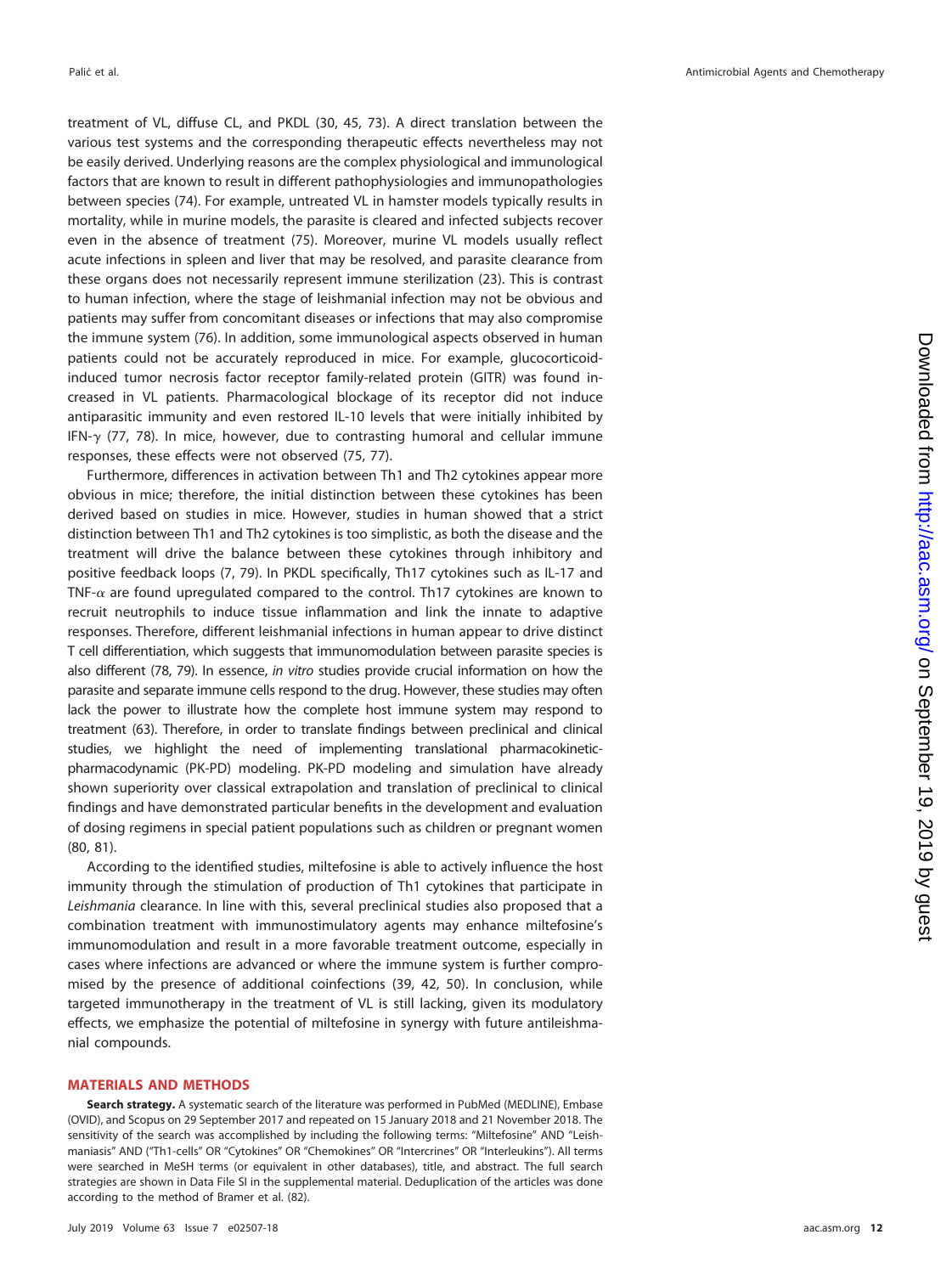**Study identification and selection.** No limits were used in the search strategy. Inclusion and exclusion of found literature were performed in accordance with PRISMA guidelines (Data File SII) [\(83\)](#page-14-31). Secondary sources were identified through the referenced literature of the primary identified studies and through additional querying of PubMed using the search terms "Miltefosine" AND ("Immunity" OR "Immunomodulation" OR "Immunomodulatory"). Language restrictions were not applied in the selection of studies. Studies with only titles or abstracts available were not included. Eligible studies had to describe the effects of miltefosine on Th1 activity, demonstrating a change in the levels of any of the following, since these markers have been associated with cellular immunity and subversion of intracellular pathogens: IFN- $\alpha$ , IFN- $\beta$ , IFN - $\gamma$ , IL-1, IL-6, IL-8, IL-12, IL-18, IL-27, ICAM1, neopterin, TNF- $\alpha$ , and TNF- $\beta$ . Therefore, studies focusing on other immunological factors such as changes in Th2 cytokines and alterations in Toll-like receptor expression were not included. Only original research articles and treatment-relevant patient case reports (focused on Th1 response) were included. Therefore, reviews, editorials, commentaries, posters, conference reports, and nonimmunological case reports, etc., were excluded. We aimed to evaluate the effects observed in both a preclinical and clinical context; hence, we included all in vitro, animal, and human studies. The literature identified by the search strategy was screened independently by two authors (S.P. and T.P.C.D.) for the eligibility criteria mentioned above. Disagreements were resolved by discussion between the two authors.

**Data extraction.** The following information was retrieved and extracted from each included study: clinical presentation of the leishmaniasis infection (VL, CL, or PKDL), parasite subspecies, number of subjects, population age range, male-to-female ratio, and geographical region, which were applicable only to human studies, and miltefosine dose, route of administration, dosing frequency, treatment duration, sampling schedule, sampling matrix, measured cytokine(s), and direction of observed effects. Where applicable, we also included the dosing schedule of comedication, the presence of comorbid diseases or conditions, the follow-up period, and whether a correlation was observed between the immunological markers of interest and treatment outcomes, such as initial treatment response, relapse, or final cure.

### **SUPPLEMENTAL MATERIAL**

Supplemental material for this article may be found at [https://doi.org/10.1128/AAC](https://doi.org/10.1128/AAC.02507-18) [.02507-18.](https://doi.org/10.1128/AAC.02507-18)

**SUPPLEMENTAL FILE 1**, PDF file, 0.2 MB.

## **ACKNOWLEDGMENTS**

T.P.C.D. was supported by a personal ZonMw/Netherlands Organisation for Research (NWO) Veni grant (project no. 91617140) and through the AfriKADIA project, which is part of the EDCTP2 program supported by the European Union (grant no. RIA2016S-1635).

## <span id="page-12-0"></span>**REFERENCES**

- 1. Alvar J, Vélez ID, Bern C, Herrero M, Desjeux P, Cano J, Jannin J, den Boer M, WHO Leishmaniasis Control Team. 2012. Leishmaniasis worldwide and global estimates of its incidence. PLoS One 7:e35671. [https://doi](https://doi.org/10.1371/journal.pone.0035671) [.org/10.1371/journal.pone.0035671.](https://doi.org/10.1371/journal.pone.0035671)
- <span id="page-12-2"></span><span id="page-12-1"></span>2. Murray HW. 2004. Progress in the treatment of a neglected infectious disease: visceral leishmaniasis. Expert Rev Anti Infect Ther 2:279 –292. [https://doi.org/10.1586/14787210.2.2.279.](https://doi.org/10.1586/14787210.2.2.279)
- <span id="page-12-3"></span>3. Murray HW, Berman JD, Davies CR, Saravia NG. 2005. Advances in leishmaniasis. Lancet 366:1561–1577. [https://doi.org/10.1016/S0140](https://doi.org/10.1016/S0140-6736(05)67629-5) [-6736\(05\)67629-5.](https://doi.org/10.1016/S0140-6736(05)67629-5)
- <span id="page-12-4"></span>4. Von Stebut E. 2007. Cutaneous Leishmania infection: progress in pathogenesis research and experimental therapy. Exp Dermatol 16:340 –346. [https://doi.org/10.1111/j.1600-0625.2007.00554.x.](https://doi.org/10.1111/j.1600-0625.2007.00554.x)
- <span id="page-12-5"></span>5. Murphy K. 2011. Janeway's immunobiology, 8th ed. Garland Science, Oxford, United Kingdom.
- <span id="page-12-6"></span>6. Kidd P. 2003. Th1/Th2 balance: the hypothesis, its limitations, and implications for health and disease. Altern Med Rev 8:223–246.
- <span id="page-12-7"></span>7. Ali N, Bhattacharya P. 2013. Translating immune cell cross-talk into a treatment opportunity for visceral leishmaniasis. Immunotherapy 5:1025–1027. [https://doi.org/10.2217/imt.13.104.](https://doi.org/10.2217/imt.13.104)
- 8. Wang Z-E, Reiner SL, Zheng S, Dalton DK, Locksley RM. 1994. CD4 effector cells default to the Th2 pathway in interferon gamma-deficient mice infected with Leishmania major. J Exp Med 179:1367–1371. [https://](https://doi.org/10.1084/jem.179.4.1367) [doi.org/10.1084/jem.179.4.1367.](https://doi.org/10.1084/jem.179.4.1367)
- <span id="page-12-8"></span>9. Scott P, Natovitz P, Coffman RL, Pearce E, Sher A. 1988. Immunoregulation of cutaneous leishmaniasis. T cell lines that transfer protective immunity or exacerbation belong to different T helper subsets and respond to distinct parasite antigens. J Exp Med 168:1675-1684. [https://](https://doi.org/10.1084/jem.168.5.1675) [doi.org/10.1084/jem.168.5.1675.](https://doi.org/10.1084/jem.168.5.1675)
- <span id="page-12-9"></span>10. Ansari NA, Ramesh V, Salotra P. 2008. Immune response following miltefosine therapy in a patient with post-kala-azar dermal leishmaniasis. Trans R Soc Trop Med Hyg 102:1160 –1162. [https://doi.org/10.1016/](https://doi.org/10.1016/j.trstmh.2008.05.015) [j.trstmh.2008.05.015.](https://doi.org/10.1016/j.trstmh.2008.05.015)
- <span id="page-12-10"></span>11. Zijlstra EE. 2016. The immunology of post-kala-azar dermal leishmaniasis (PKDL). Parasit Vectors 9:464. [https://doi.org/10.1186/s13071](https://doi.org/10.1186/s13071-016-1721-0) [-016-1721-0.](https://doi.org/10.1186/s13071-016-1721-0)
- <span id="page-12-11"></span>12. Sundar S, Murray HW. 1995. Effect of treatment with interferon-gamma alone in visceral leishmaniasis. J Infect Dis 172:1627–1629. [https://doi](https://doi.org/10.1093/infdis/172.6.1627) [.org/10.1093/infdis/172.6.1627.](https://doi.org/10.1093/infdis/172.6.1627)
- <span id="page-12-12"></span>13. Badaro R, Johnson WD. 1993. The role of interferon-gamma in the treatment of visceral and diffuse cutaneous leishmaniasis. J Infect Dis 167(Suppl 1):S13-7. [https://doi.org/10.1093/infdis/167.Supplement\\_1.S13.](https://doi.org/10.1093/infdis/167.Supplement_1.S13)
- <span id="page-12-13"></span>14. Kima PE, Soong L. 2013. Interferon gamma in leishmaniasis. Front Immunol 4:156.
- <span id="page-12-14"></span>15. Sundar S, Singh VP, Sharma S, Makharia MK, Murray HW. 1997. Response to interferon-gamma plus pentavalent antimony in Indian visceral leishmaniasis. J Infect Dis 176:1117–1119. [https://doi.org/10.1086/516526.](https://doi.org/10.1086/516526)
- 16. Castellano LR, Filho DC, Argiro L, Dessein H, Prata A, Dessein A, Rodrigues V. 2009. Th1/Th2 immune responses are associated with active cutaneous leishmaniasis and clinical cure is associated with strong interferon-gamma production. Hum Immunol 70:383–390. [https://doi](https://doi.org/10.1016/j.humimm.2009.01.007) [.org/10.1016/j.humimm.2009.01.007.](https://doi.org/10.1016/j.humimm.2009.01.007)
- <span id="page-12-15"></span>17. Dorlo TPC, Kip AE, Younis BM, Ellis SJ, Alves F, Beijnen JH, Njenga S, Kirigi G, Hailu A, Olobo J, Musa AM, Balasegaram M, Wasunna M, Karlsson MO, Khalil E. 2017. Visceral leishmaniasis relapse hazard is linked to reduced miltefosine exposure in patients from Eastern Africa: a population pharmacokinetic/pharmacodynamic study. J Antimicrob Chemother 72: 3131–3140. [https://doi.org/10.1093/jac/dkx283.](https://doi.org/10.1093/jac/dkx283)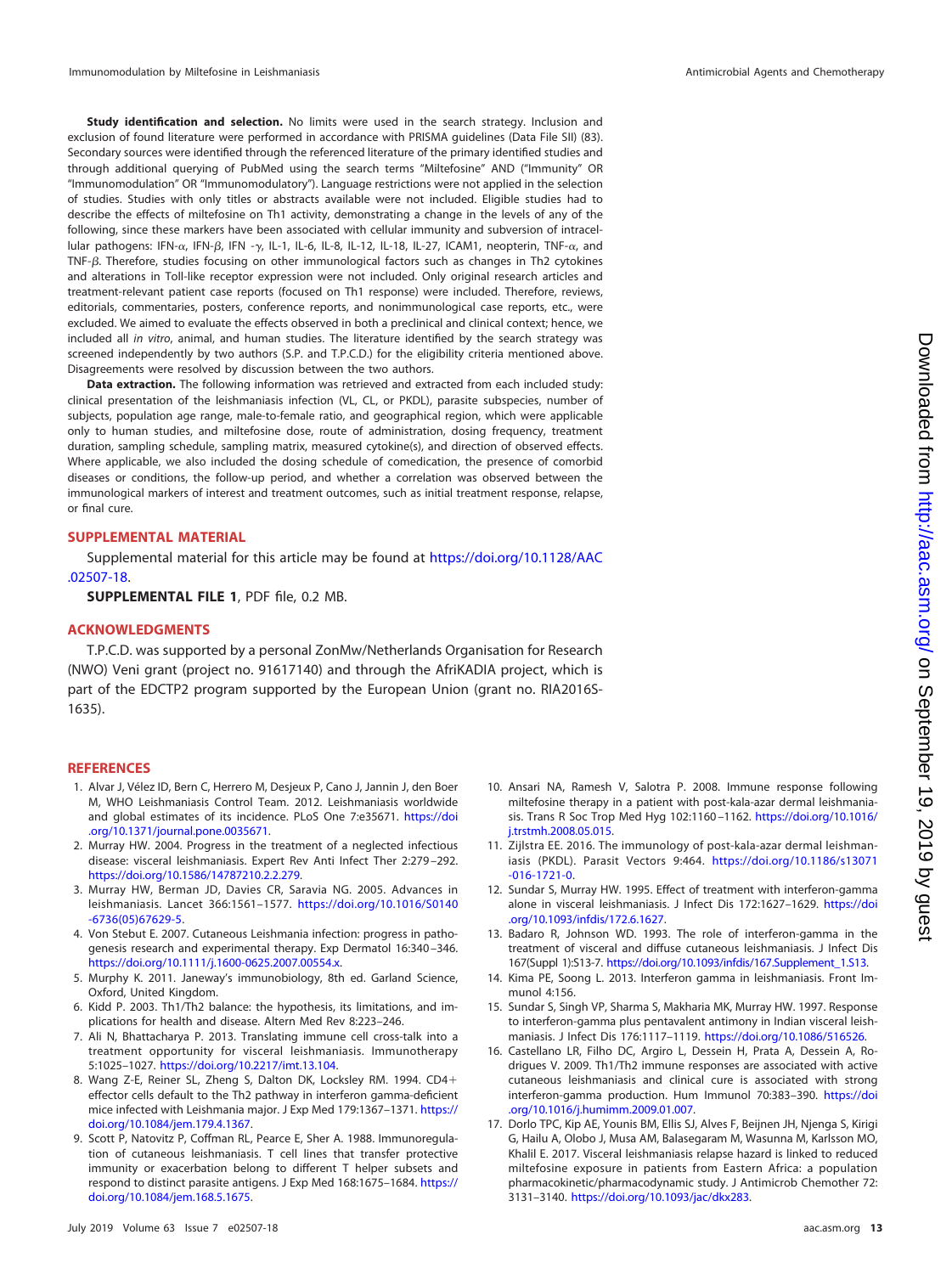- <span id="page-13-0"></span>18. Rijal S, Ostyn B, Uranw S, Rai K, Bhattarai NR, Dorlo TPC, Beijnen JH, Vanaerschot M, Decuypere S, Dhakal SS, Das ML, Karki P, Singh R, Boelaert M, Dujardin J-C. 2013. Increasing failure of miltefosine in the treatment of kala-azar in Nepal and the potential role of parasite drug resistance, reinfection, or noncompliance. Clin Infect Dis 56:1530 –1538. [https://doi.org/10.1093/cid/cit102.](https://doi.org/10.1093/cid/cit102)
- <span id="page-13-1"></span>19. Ghosh M, Roy K, Roy S. 2013. Immunomodulatory effects of antileishmanial drugs. J Antimicrob Chemother 68:2834-2838. [https://doi.org/](https://doi.org/10.1093/jac/dkt262) [10.1093/jac/dkt262.](https://doi.org/10.1093/jac/dkt262)
- <span id="page-13-2"></span>20. Dorlo TPC, Balasegaram M, Beijnen JH, de Vries PJ. 2012. Miltefosine: a review of its pharmacology and therapeutic efficacy in the treatment of leishmaniasis. J Antimicrob Chemother 67:2576 –2597. [https://doi.org/](https://doi.org/10.1093/jac/dks275) [10.1093/jac/dks275.](https://doi.org/10.1093/jac/dks275)
- <span id="page-13-3"></span>21. Sindermann H, Croft SL, Engel KR, Bommer W, Eibl HJ, Unger C, Engel J. 2004. Miltefosine (Impavido): the first oral treatment against leishmaniasis. Med Microbiol Immunol 193:173–180. [https://doi.org/10.1007/](https://doi.org/10.1007/s00430-003-0201-2) [s00430-003-0201-2.](https://doi.org/10.1007/s00430-003-0201-2)
- <span id="page-13-4"></span>22. Verhaar AP, Wildenberg ME, Peppelenbosch MP, Hommes DW, Van Den Brink GR. 2014. Repurposing miltefosine for the treatment of immunemediated disease?. J Pharmacol Exp Ther 350:189 –195. [https://doi.org/](https://doi.org/10.1124/jpet.113.212654) [10.1124/jpet.113.212654.](https://doi.org/10.1124/jpet.113.212654)
- <span id="page-13-5"></span>23. Faleiro RJ, Kumar R, Bunn PT, Singh N, Chauhan SB, Sheel M, Amante FH, Montes de Oca M, Edwards CL, Ng SS, Best SE, Haque A, Beattie L, Hafner LM, Sacks D, Nylen S, Sundar S, Engwerda CR. 2016. Combined immune therapy for the treatment of visceral leishmaniasis. PLoS Negl Trop Dis 10:e0004415. [https://doi.org/10.1371/journal.pntd.0004415.](https://doi.org/10.1371/journal.pntd.0004415)
- <span id="page-13-6"></span>24. Singh OP, Sundar S. 2014. Immunotherapy and targeted therapies in treatment of visceral leishmaniasis: current status and future prospects. Front Immunol 5:296.
- <span id="page-13-7"></span>25. Shivahare R, Ali W, Singh US, Khattri S, Puri SK, Gupta S. 2016. Evaluation of immunomodulatory activities of lentinan in combination with miltefosine in Balb/c mice against visceral leishmaniasis, abstr 1579. Eur J Immunol 46:1090 –1091.
- <span id="page-13-8"></span>26. Charan Raja MR, Velappan AB, Chellappan D, Debnath J, Kar Mahapatra S. 2017. Eugenol derived immunomodulatory molecules against visceral leishmaniasis. Eur J Med Chem 139:503–518. [https://doi.org/10.1016/j](https://doi.org/10.1016/j.ejmech.2017.08.030) [.ejmech.2017.08.030.](https://doi.org/10.1016/j.ejmech.2017.08.030)
- <span id="page-13-9"></span>27. Arora S, Tiwari A. 2016. Immune-modulation by a novel Leishmania antigen facilitates faster clearance of intracellular parasites from infected macrophages and synergizes with anti-leishmanial drugs, abstr 644. Eur J Immunol 46:668.
- <span id="page-13-10"></span>28. Alves F, Gillon J-Y, Arana B, Dorlo TPC. 2017. From bench to bedside: development and optimization of clinical therapies for visceral leishmaniasis, p 37–54. In Rivas L, Gil C (ed), Drug discovery for leishmaniasis. Royal Society of Chemistry, London, United Kingdom.
- <span id="page-13-11"></span>29. Gangalum PR, de Castro W, Vieira LQ, Dey R, Rivas L, Singh S, Majumdar S, Saha B. 2015. Platelet-activating factor receptor contributes to antileishmanial function of miltefosine. J Immunol 194:5961-5967. [https://](https://doi.org/10.4049/jimmunol.1401890) [doi.org/10.4049/jimmunol.1401890.](https://doi.org/10.4049/jimmunol.1401890)
- <span id="page-13-12"></span>30. Wadhone P, Maiti M, Agarwal R, Kamat V, Martin S, Saha B. 2009. Miltefosine promotes IFN-gamma-dominated anti-leishmanial immune response. J Immunol 182:7146 –7154. [https://doi.org/10.4049/jimmunol](https://doi.org/10.4049/jimmunol.0803859) [.0803859.](https://doi.org/10.4049/jimmunol.0803859)
- <span id="page-13-13"></span>31. Shukla D, Chandel HS, Srivastava S, Chauhan P, Pandey SP, Patidar A, Banerjee R, Chattopadhyay D, Saha B. 2018. TLR11 or TLR12 silencing reduces Leishmania major infection. Cytokine 104:110-113. [https://doi](https://doi.org/10.1016/j.cyto.2017.10.005) [.org/10.1016/j.cyto.2017.10.005.](https://doi.org/10.1016/j.cyto.2017.10.005)
- <span id="page-13-14"></span>32. Bhattacharyya T, Ayandeh A, Falconar AK, Sundar S, El-Safi S, Gripenberg MA, Bowes DE, Thunissen C, Singh OP, Kumar R, Ahmed O, Eisa O, Saad A, Silva Pereira S, Boelaert M, Mertens P, Miles MA. 2014. IgG1 as a potential biomarker of post-chemotherapeutic relapse in visceral leishmaniasis, and adaptation to a rapid diagnostic test. PLoS Negl Trop Dis 8:e3273. [https://doi.org/10.1371/journal.pntd.0003273.](https://doi.org/10.1371/journal.pntd.0003273)
- <span id="page-13-18"></span><span id="page-13-15"></span>33. Buxbaum LU. 2008. A detrimental role for IgG and FcgammaR in Leishmania mexicana infection. Immunol Res 42:197–209. [https://doi.org/10](https://doi.org/10.1007/s12026-008-8074-5) [.1007/s12026-008-8074-5.](https://doi.org/10.1007/s12026-008-8074-5)
- 34. Mukherjee AK, Gupta G, Adhikari A, Majumder S, Kar Mahapatra S, Bhattacharyya Majumdar S, Majumdar S. 2012. Miltefosine triggers a strong proinflammatory cytokine response during visceral leishmaniasis: role of TLR4 and TLR9. Int Immunopharmacol 12:565–572. [https://doi](https://doi.org/10.1016/j.intimp.2012.02.002) [.org/10.1016/j.intimp.2012.02.002.](https://doi.org/10.1016/j.intimp.2012.02.002)
- <span id="page-13-19"></span>35. Mukhopadhyay D, Saha P, Chatterjee M. 2012. Targets for immunochemotherapy in leishmaniasis. Expert Rev Anti Infect Ther 10:261–264. [https://doi.org/10.1586/eri.12.17.](https://doi.org/10.1586/eri.12.17)
- <span id="page-13-20"></span>36. Bhardwaj S, Srivastava N, Sudan R, Saha B. 2010. Leishmania interferes with host cell signaling to devise a survival strategy. J Biomed Biotechnol 2010:109189. [https://doi.org/10.1155/2010/109189.](https://doi.org/10.1155/2010/109189)
- <span id="page-13-21"></span>37. Gonzalez-Fajardo L, Fernández OL, McMahon-Pratt D, Saravia NG. 2015. Ex vivo host and parasite response to antileishmanial drugs and immunomodulators. PLoS Negl Trop Dis 9:e0003820. [https://doi.org/10.1371/](https://doi.org/10.1371/journal.pntd.0003820) [journal.pntd.0003820.](https://doi.org/10.1371/journal.pntd.0003820)
- <span id="page-13-22"></span>38. Joshi S, Yadav NK, Rawat K, Tripathi CDP, Jaiswal AK, Khare P, Tandon R, Baharia RK, Das S, Gupta R, Kushawaha PK, Sundar S, Sahasrabuddhe AA, Dube A. 2016. Comparative analysis of cellular immune responses in treated Leishmania patients and hamsters against recombinant Th1 stimulatory proteins of Leishmania donovani. Front Microbiol 7:312. [https://doi.org/10.3389/fmicb.2016.00312.](https://doi.org/10.3389/fmicb.2016.00312)
- <span id="page-13-17"></span>39. Shivahare R, Ali W, Singh US, Natu SM, Khattri S, Puri SK, Gupta S. 2016. Immunoprotective effect of lentinan in combination with miltefosine on Leishmania-infected J-774A.1 macrophages. Parasite Immunol 38: 618 – 627. [https://doi.org/10.1111/pim.12346.](https://doi.org/10.1111/pim.12346)
- <span id="page-13-16"></span>40. Shivahare R, Ali W, Vishwakarma P, Natu SMM, Puri SK, Gupta S. 2015. Leptin augments protective immune responses in murine macrophages and enhances potential of miltefosine against experimental visceral leishmaniasis. Acta Trop 150:35– 41. [https://doi.org/10.1016/j.actatropica](https://doi.org/10.1016/j.actatropica.2015.06.024) [.2015.06.024.](https://doi.org/10.1016/j.actatropica.2015.06.024)
- <span id="page-13-23"></span>41. Croft SL, Engel J. 2006. Miltefosine– discovery of the antileishmanial activity of phospholipid derivatives. Trans R Soc Trop Med Hyg 100: S4 –S8. [https://doi.org/10.1016/j.trstmh.2006.03.009.](https://doi.org/10.1016/j.trstmh.2006.03.009)
- <span id="page-13-24"></span>42. Shakya N, Sane SA, Haq W, Gupta S. 2012. Augmentation of antileishmanial efficacy of miltefosine in combination with tuftsin against experimental visceral leishmaniasis. Parasitol Res 111:563–570. [https://doi](https://doi.org/10.1007/s00436-012-2868-z) [.org/10.1007/s00436-012-2868-z.](https://doi.org/10.1007/s00436-012-2868-z)
- <span id="page-13-27"></span>43. Shakya N, Sane SA, Vishwakarma P, Gupta S. 2012. Enhancement in therapeutic efficacy of miltefosine in combination with synthetic bacterial lipopeptide, Pam3Cys against experimental visceral leishmaniasis. Exp Parasitol 131:377–382. [https://doi.org/10.1016/j.exppara.2012.05](https://doi.org/10.1016/j.exppara.2012.05.007) [.007.](https://doi.org/10.1016/j.exppara.2012.05.007)
- <span id="page-13-30"></span>44. Wege AK, Florian C, Ernst W, Zimara N, Schleicher U, Hanses F, Schmid M, Ritter U. 2012. Leishmania major infection in humanized mice induces systemic infection and provokes a nonprotective human immune response. PLoS Negl Trop Dis 6:e1741. [https://doi.org/10.1371/journal](https://doi.org/10.1371/journal.pntd.0001741) [.pntd.0001741.](https://doi.org/10.1371/journal.pntd.0001741)
- <span id="page-13-28"></span>45. Anand D, Yadav PKP, Patel OP, Parmar N, Maurya RK, Vishwakarma P, Raju KS, Taneja I, Wahajuddin M, Kar S, Yadav P. 2017. Antileishmanial activity of pyrazolopyridine derivatives and their potential as an adjunct therapy with miltefosine. J Med Chem 60:1041–1059. [https://doi.org/10](https://doi.org/10.1021/acs.jmedchem.6b01447) [.1021/acs.jmedchem.6b01447.](https://doi.org/10.1021/acs.jmedchem.6b01447)
- <span id="page-13-31"></span>46. Murray HW, Delph-Etienne S. 2000. Visceral leishmanicidal activity of hexadecylphosphocholine (miltefosine) in mice deficient in T cells and activated macrophage microbicidal mechanisms. J Infect Dis 181: 795–799. [https://doi.org/10.1086/315268.](https://doi.org/10.1086/315268)
- <span id="page-13-33"></span>47. Schmidt-Ott R, Klenner T, Overath P, Aebischer T. 1999. Topical treatment with hexadecylphosphocholine (Miltex) efficiently reduces parasite burden in experimental cutaneous leishmaniasis. Trans R Soc Trop Med Hyg 93:85–90. [https://doi.org/10.1016/S0035-9203\(99\)90192-X.](https://doi.org/10.1016/S0035-9203(99)90192-X)
- <span id="page-13-25"></span>48. Jaiswal AK, Khare P, Joshi S, Kushawaha PK, Sundar S, Dube A. 2014. Th1 stimulatory proteins of Leishmania donovani: Comparative cellular and protective responses of rTriose phosphate isomerase, rProtein disulfide isomerase and rElongation factor-2 in combination with rHSP70 against visceral leishmaniasis. PLoS One 9:1–17. [https://doi.org/10.1371/journal](https://doi.org/10.1371/journal.pone.0108556) [.pone.0108556.](https://doi.org/10.1371/journal.pone.0108556)
- <span id="page-13-26"></span>49. Gupta R, Kushawaha PK, Samant M, Jaiswal AK, Baharia RK, Dube A. 2012. Treatment of Leishmania donovani-infected hamsters with miltefosine: analysis of cytokine mRNA expression by real-time PCR, lymphoproliferation, nitrite production and antibody responses. J Antimicrob Chemother 67:440 – 443. [https://doi.org/10.1093/jac/dkr485.](https://doi.org/10.1093/jac/dkr485)
- <span id="page-13-29"></span>50. Shivahare R, Vishwakarma P, Parmar N, Yadav PK, Haq W, Srivastava M, Gupta S, Kar S. 2014. Combination of liposomal CpG oligodeoxynucleotide 2006 and miltefosine induces strong cell-mediated immunity during experimental visceral leishmaniasis. PLoS One 9:e94596. [https://doi](https://doi.org/10.1371/journal.pone.0094596) [.org/10.1371/journal.pone.0094596.](https://doi.org/10.1371/journal.pone.0094596)
- <span id="page-13-32"></span>51. Tripathi CD, Kushawaha PK, Sangwan RS, Mandal C, Misra-Bhattacharya S, Dube A. 2017. Withania somnifera chemotype NMITLI 101R significantly increases the efficacy of antileishmanial drugs by generating strong IFN-gamma and IL-12 mediated immune responses in Leishmania donovani infected hamsters. Phytomedicine 24:87–95. [https://doi.org/](https://doi.org/10.1016/j.phymed.2016.11.012) [10.1016/j.phymed.2016.11.012.](https://doi.org/10.1016/j.phymed.2016.11.012)